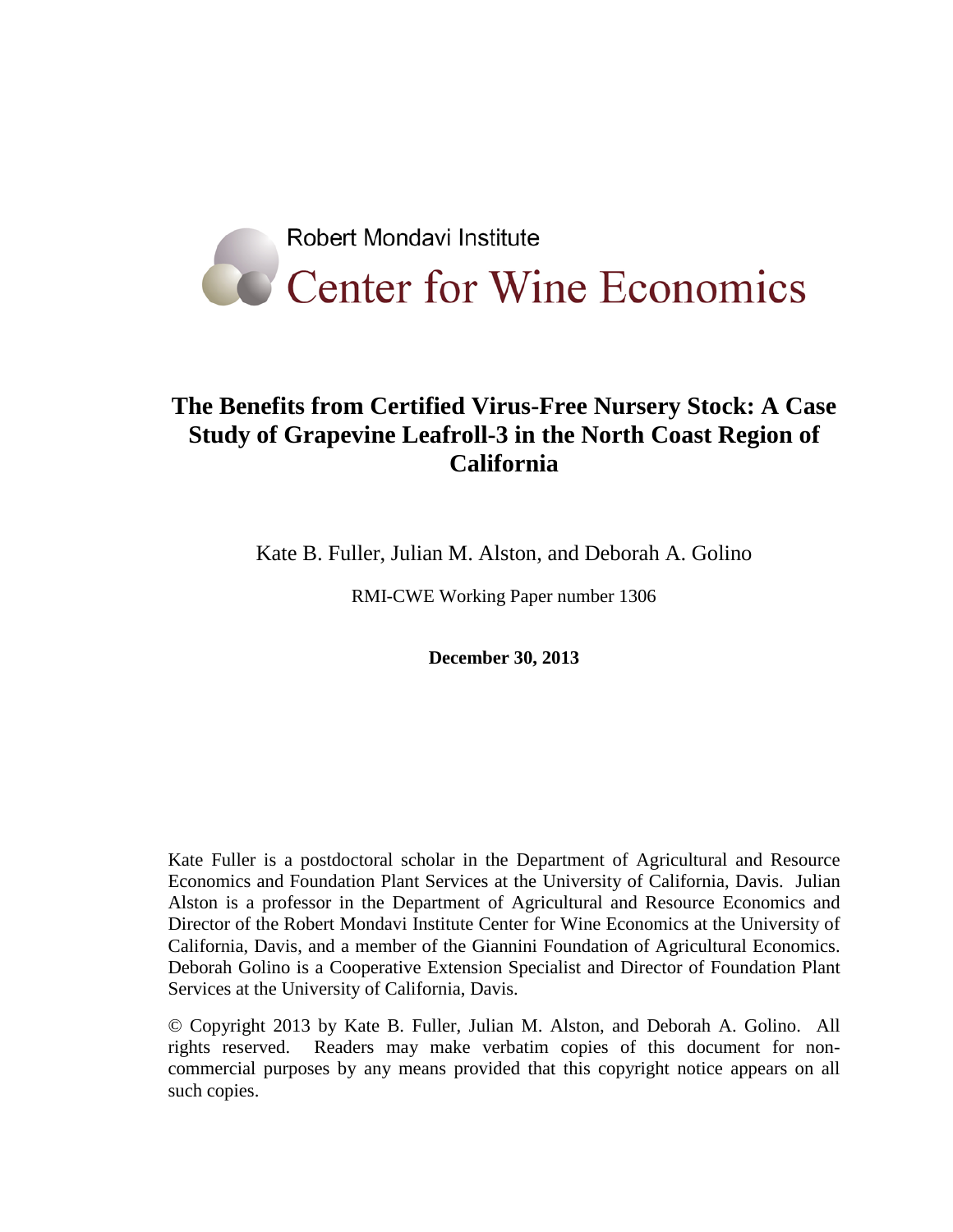*ABSTRACT:* Viruses and related pathogens have no cure and impose large costs on plant production. These diseases are typically spread through infected planting stock and plant propagation material. However, virus spread can be minimized if clean stock is used. We examine the costs and benefits of a virus testing and certification program for Grapevine Leafroll-3 in the North Coast region of California. We compare grower costs and benefits from using certified stock, and we extrapolate to the industry as a whole to estimate costs and benefits to consumers and producers of winegrapes, for the North Coast region. We find that the benefits from certification are large—in excess of \$50 million per year for the region—and that they substantially outweigh the costs. We also find large potential benefits from roguing and replacing diseased vines rather than leaving them in the vineyard where they can spread disease. Additionally, we find large costs associated with disease entering from neighboring properties—nearly \$300 per acre annually, using our baseline parameterization.

- Key Words: Grapevine Leafroll Disease, perennial crop viruses, California wine and winegrapes
- JEL Codes: Q12, Q13, Q16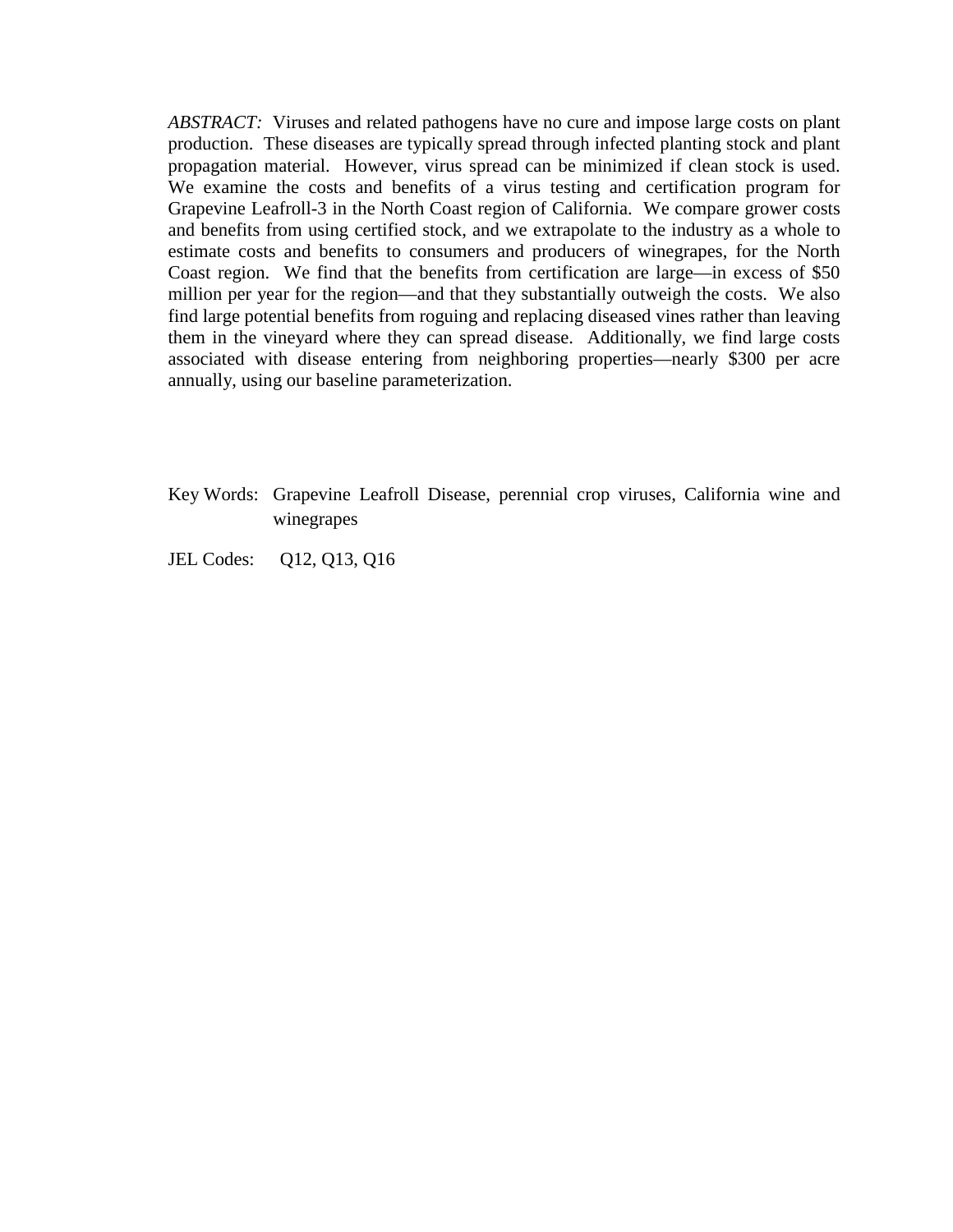## **1. Introduction**

Viruses, viroids, virus-like agents and phytoplasmas comprise a class of plant pathogens for which no effective control is available to growers other than destruction of the plants themselves. Uncontrolled, these plant pathogens cause diseases of many crops that cost growers and consumers billions of dollars annually. In grapevines, the primary means of long-distance spread of these pathogens is the movement of infected planting stock and plant propagation material, and they can be controlled effectively if clean stock is made available to growers. Several grapevine clean plant centers have been established throughout the United States in an effort to provide virus-screened plants to nurseries and growers. These centers work in partnership with the United States Department of Agriculture (USDA) to provide a large inventory of plants, that are free from important viruses, to commercial nurseries that produce the planting stock for grape growers throughout the United States.

The costs of establishing and maintaining clean plant centers and producing disease-free grapevine stock have been documented, but comprehensive work has not yet been done to evaluate the benefits from those activities. We develop a framework for estimating the value of the benefits from the provision of virus-free plant materials at grapevine clean plant centers. We apply this framework in a case study of Grapevine Leafroll-3 (GLRaV-3), which is the dominant grapevine virus in California and worldwide [\(Tsai, et al., 2008\)](#page-24-0), and which the American Vineyard Foundation [\(2012\)](#page-23-0) has reported threatens the sustainability of the winegrape industry.

Several Grapevine Leafroll-associated viruses have been catalogued, of which Grapevine Leafroll-3 is only one. GLRaV-3 has a multitude of strains, some of which cause serious symptoms, while others do not cause symptoms at all. The virus expression varies across varietals as well. In most varietals, symptoms include the reddening of leaves, with their edges

1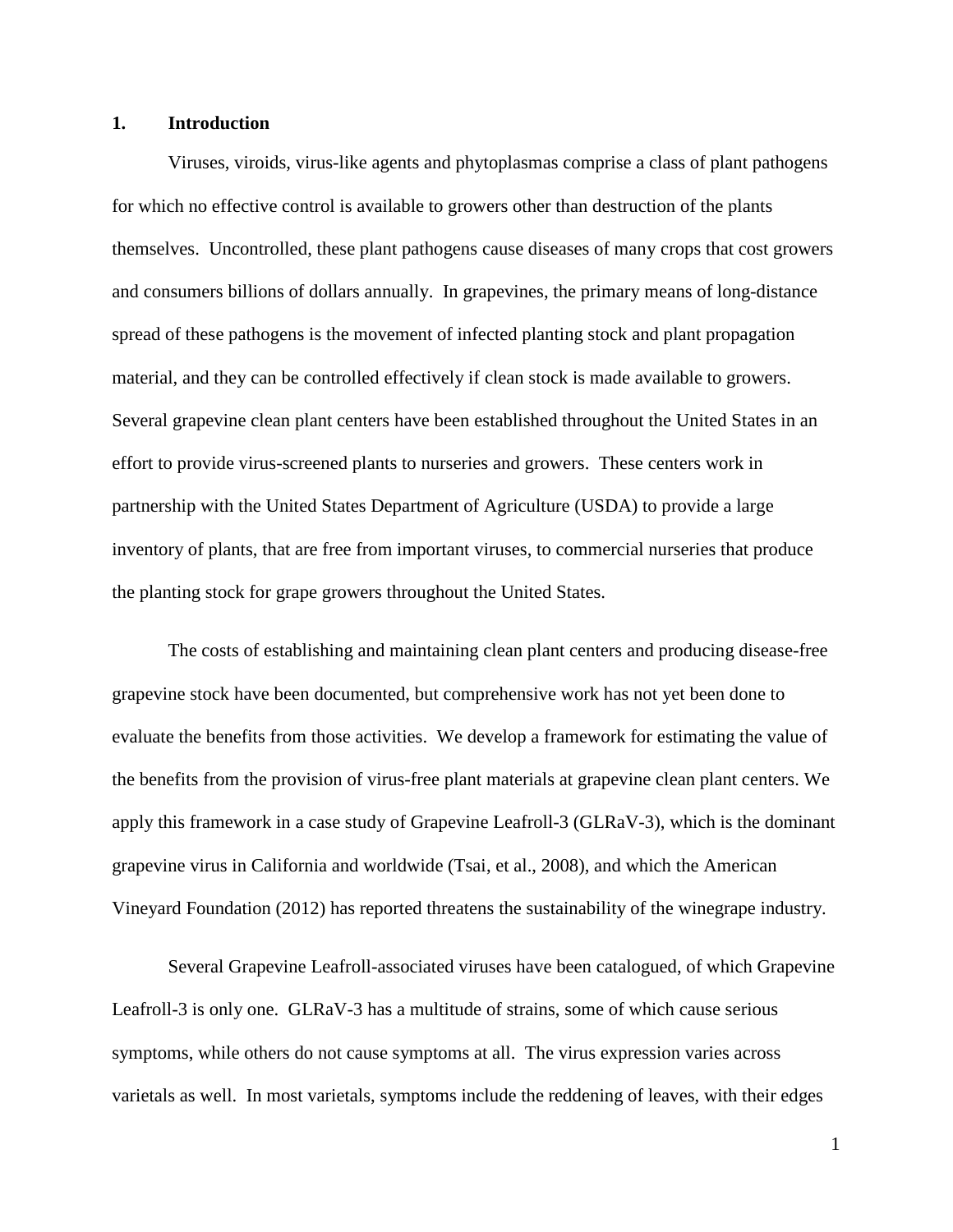turning downward and rolling under, giving the disease its name. GLRaV-3 causes declines in production and fruit quality, in the form of decreased pigmentation, reduced sugar content, and delayed maturity. Yield reductions of 30% and more have been reported in studies of the effects of GLRaV-3 [\(Walter and Legin, 1986;](#page-25-0) [Komar, et al., 2010;](#page-24-1) [Moutinho-Pereira, et al., 2012\)](#page-24-2). In some cases, the disease has also been linked to graft failure and young vine death [\(Golino, et al.,](#page-24-3)  [2002\)](#page-24-3).

GLRaV-3 is vectored mainly by mealybugs, which are common in California vineyards [\(Golino, et al., 2002\)](#page-24-3).<sup>[1](#page-3-0)</sup> Grapevine Leafroll appears to be an increasing problem in California vineyards owing to increased mealybug populations, the presence of soft scale, the use of new rootstocks that are less tolerant of the pathogen, and new mutations in Leafroll strains [\(Carol,](#page-23-1)  [2008\)](#page-23-1). Control mechanisms for the disease are limited but include testing vineyard stock in the ground to learn of sources of inoculum, planting virus-free materials (both rootstock and scion), removal of diseased vines (sometimes an entire block), and spraying for mealybugs [\(Cooper, et](#page-24-4)  [al., 2012\)](#page-24-4). However, studies have found pesticide and biocontrol mealybug treatments to be ineffective to date [\(Daane, et al., 2012\)](#page-24-5).

In this paper, we calculate economic losses from GLRaV-3 in vineyards in Napa and Sonoma Counties in California, and the benefits from the use of virus-free materials to mitigate those losses. We develop a modeling framework in which we can allow for alternative scenarios for disease incidence, removal and replanting, spread of the disease within the vineyard, the effects of the disease on yield, crush prices of grapes, and several other pertinent characteristics. We estimate the change in economic welfare of producers and consumers resulting from the

<span id="page-3-0"></span> <sup>1</sup> In California, the main vectoring mealybug species are (a) vine (*Plancoccus ficus*) [\(Tsai, et al., 2008\)](#page-24-0) (b) obscure (*Pseudococcus viburni*), (c) longtailed (*Pseudococcus longispinus*), (d) citrus (*Planococcus citri*), and (e) grape (*Pseudococcus maritimus*) [\(Golino, et al., 2002\)](#page-24-3).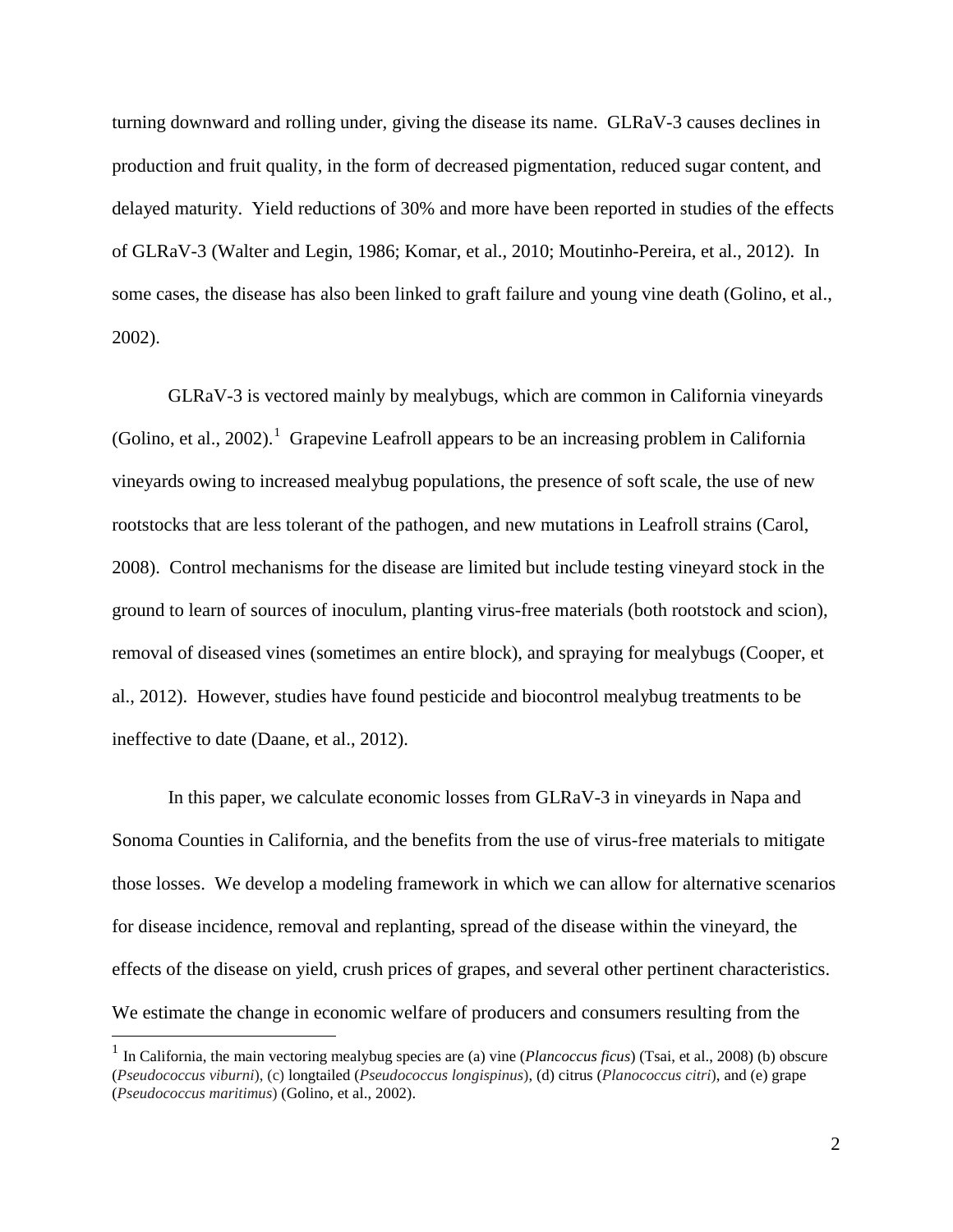presence of the disease, and from the availability of certified virus-free grapevines for the two counties. Our findings support and extend results from Atallah, et al. [\(2012\)](#page-24-6), who found that removing diseased vines and replacing with certified virus-free stock is economically beneficial even though the costs of doing so are substantial [\(Atallah, et al., 2012b\)](#page-23-2).

## **2. Previous Work**

To the authors' knowledge, only one study of the economic impact of a virus protection program for plant materials has been conducted. Cembali, et al. [\(2003\)](#page-23-3) examined the economic effects of National Research Support Program 5, a virus testing and clean plant provision facility located in Prosser, Washington. Using methods they attributed to Alston, et al. [\(1998\)](#page-23-4), they calculated the benefits from avoiding yield losses and quality declines for apples, sweet cherries, and clingstone peaches, as a result of that center's program of testing and clean plant provision. Cembali, et al. [\(2003\)](#page-23-3) estimated a total gross annual benefit of approximately \$227 million, or 420 times the cost of the program. However, this article contains an error in its usage of the methodology presented by Alston, et al. [\(1998\)](#page-23-4). The authors use a measure of the increase in yield associated with the program in place of what should be the corresponding equilibrium change in quantity produced and consumed, so the estimated effects of the program are inflated.<sup>[2](#page-4-0)</sup>

While studies to date have not evaluated the benefits from certification or regulatory programs for Grapevine Leafroll, several studies have estimated the economic impact of the disease. Atallah, et al. [\(2012b\)](#page-23-2) found that, if no control measures are implemented in a Cabernet

<span id="page-4-0"></span> $2$  Further questions can be raised about the use of a measure of change in yield as a measure of the horizontal shift in supply. The method we use avoids these problems because we estimate changes in variable costs directly. Their parameter  $\lambda$  is defined as the proportional change in equilibrium quantity, but is estimated as the proportional change in yield, which fails to account for adjustments made in response to the induced price changes.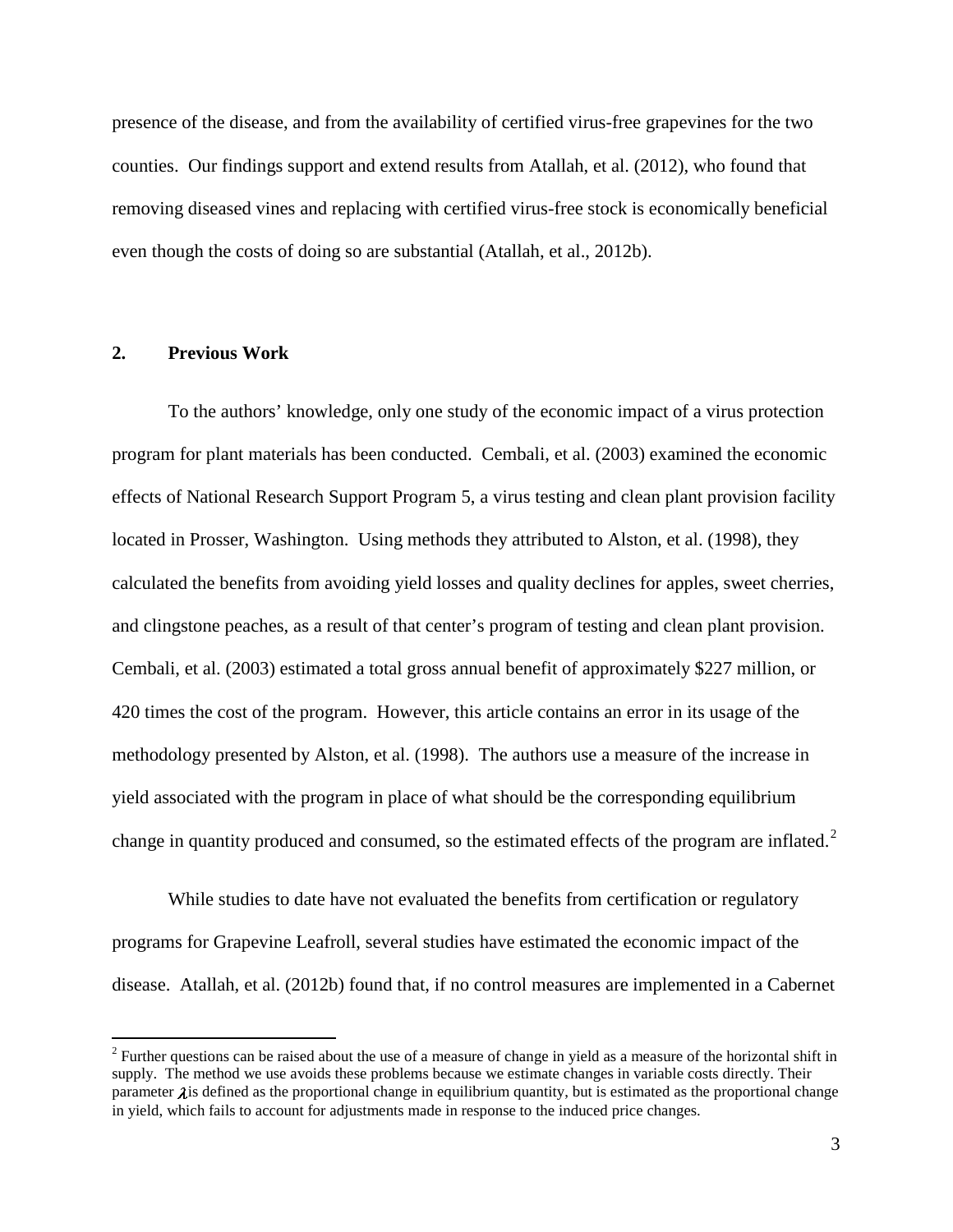Franc vineyard in the Finger Lakes region of New York, the cost of GLRa-V-3 ranges from (a) \$25,407/ha with 30% yield loss and no quality penalty to (b) \$41,000/ha with 50% yield loss and 10% quality penalty. They further found that initially planting certified virus-free stock rather than non-certified stock is financially rewarding over a 25-year horizon, even under the assumption that certified stock costs 25% more than non-certified stock. Among practices they evaluated, individually roguing vines was the most efficient and could reduce the losses to between \$3,000 and \$23,000 per hectare if the vineyard contained less than 25% Leafrollinfected vines, and replacing with certified virus-free stock would reduce losses further, down to approximately \$1,800 per hectare [\(Atallah, et al., 2012a\)](#page-23-5).

In a related article Atallah, et al. [\(2013\)](#page-23-6) examined various control strategies using a plantlevel spatial dynamic model of the disease. They found that roguing and replacing symptomatic vines and testing their four immediate neighbors was economically superior to all other strategies evaluated; compared with a no-control strategy it yielded benefits over 50 years having a net present value of \$59,000 for a 5.2-acre vineyard. They found that incorporating the less-thanperfect detectability of diseased vines and allowing for the time lag before the vine becomes symptomatic added substantially to the measured disease costs over 25 years; a net present value of \$25,000 versus \$4,000 per hectare.

In an unpublished consulting report, Nimmo-Bell [\(2006\)](#page-24-7) considered the economic impact of Grapevine Leafroll in a Sauvignon Blanc vineyard in Marlborough and a Merlot vineyard in Hawkes Bay, New Zealand, using a model calibrated with data collected from those vineyards over the years 1998–2005. They found a 6% gain in yields of infected vines versus clean vines in early years of infection, and a 47% loss in yield of infected vines versus clean vines in later years of infection. Data were not collected on the spread of the virus in the Marlborough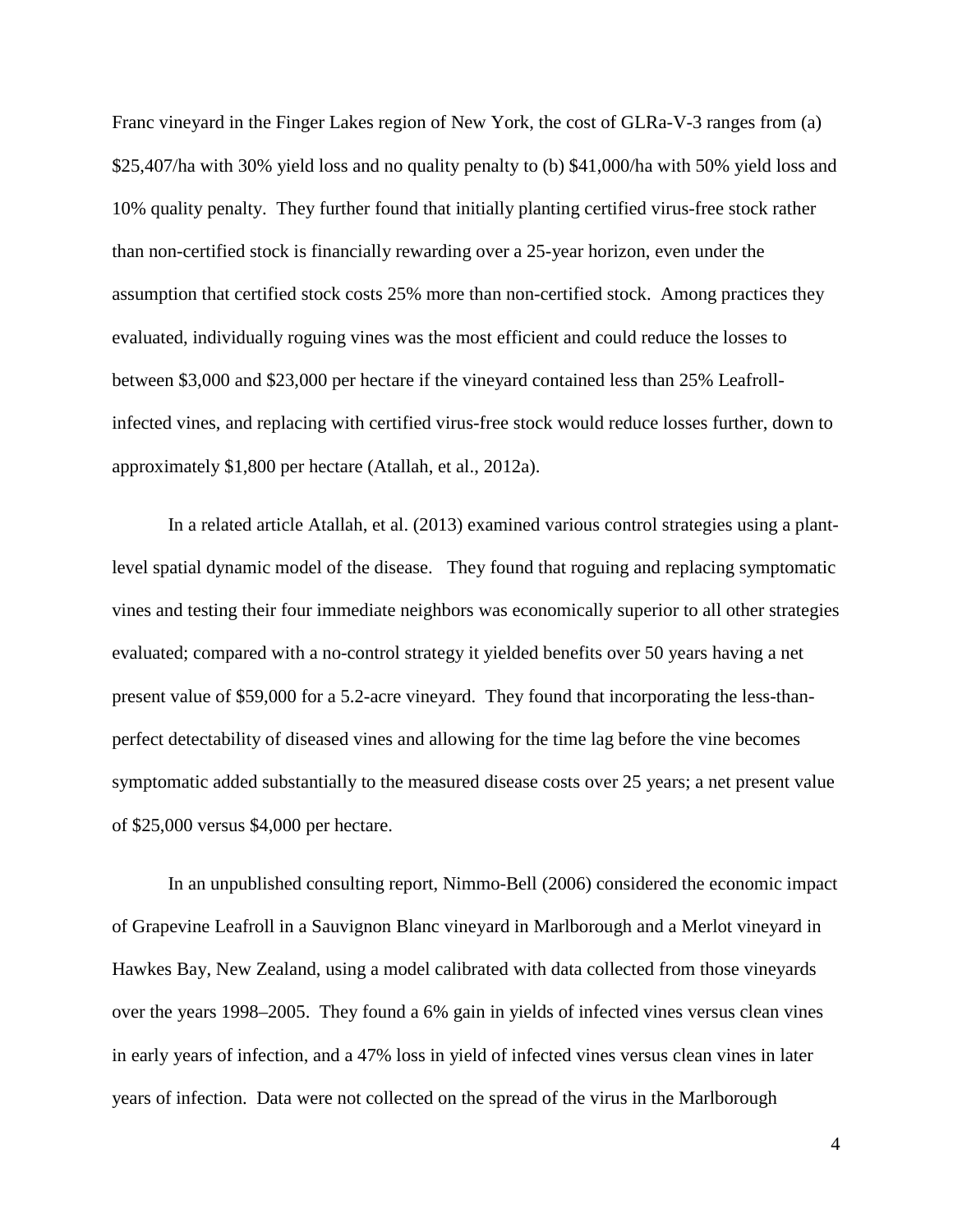vineyard, but the Hawkes Bay vineyard, which began with 1% of vines infected in 2000, was recorded as having 22% of vines infected in 2004. The authors found that a strategy of annual removal of infected vines was the most economic, while annual removal of infected vines along with their neighbors was second-best among those considered [\(Nimmo-Bell, 2006\)](#page-24-7).

## **3. Program Costs in California**

In California, the clean plant center responsible for testing, cleaning, and certification services of grapevines is Foundation Plant Services (FPS), at the University of California, Davis. FPS runs clean plant programs for numerous crops—grapes (raisin, table, and winegrapes), trees, roses, strawberry, pistachio, and sweet potato.

Income for FPS programs comes from a variety of sources: sales of plant materials to nurseries, a self-assessment on nurseries, and user fees of between \$0.008 and \$0.048 per plant sold, exchanged, or retained by nurseries that purchased the original vines from FPS; user fees are paid for both certified and non-certified materials.<sup>[3](#page-6-0)</sup> The range is based on how the plant is sold: the minimum user fee of \$0.008 is charged for grafted plants with only scion wood from FPS material; \$0.048 is charged for the plants with both scion and rootstock from FPS material; \$0.040 is charged for rootstock or own-rooted plants [\(Foundation Plant Services, 2011\)](#page-24-8). Until recently, the fees were lower—half of what they are currently. However, in 2012, the nursery industry voted to increase the fees to earn more money for the FPS grape program, which had lost money several years in a row [\(Lamb, 2013\)](#page-24-9). Public agencies such as the USDA's National

<span id="page-6-0"></span><sup>&</sup>lt;sup>3</sup> The nursery self-assessment is managed by the California Department of Food and Agriculture (CDFA), and was voted into place by grapevine nurseries to support CDFA and FPS expenses associated with the grapevine and fruit tree certification programs.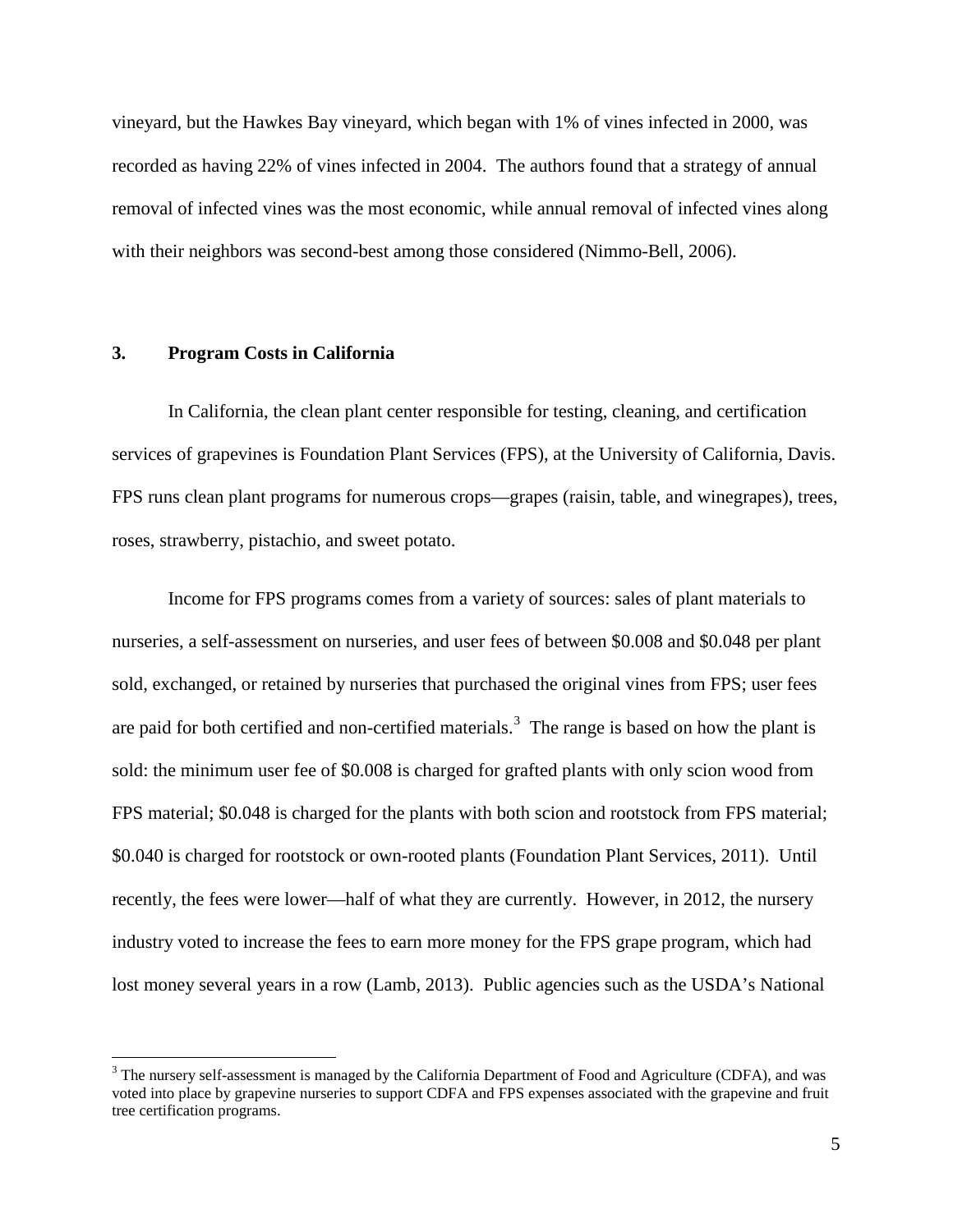Clean Plant Network (NCPN) and nonprofits, such as the American Vineyard Association, also contribute. Custom contracts and virus testing also bring in revenue.

Over the past five years, total annual income earned by the FPS from its grape program has averaged \$1,781,483, while FPS expenses averaged \$2,034,424 (with the main expenditures being staff salaries, benefits, contract labor, and operating expenses) such that, on net, the grape program has lost an average of \$252,941 per year. In years when the grape program does not make money, programs for other crops may make up for the loss. The FPS earned an average annual net income of \$106,062 over the past five years, but net income during those years has ranged a great deal—from a net gain of \$128,537 in Fiscal Year 2010-11 to a net loss of \$490,092 in the previous year. Over 20 years (Fiscal Year 1991-92 through Fiscal Year 2011- 12) FPS earned an average net income of \$49,604, and ranged from a net loss of \$490,092 to a net gain of \$588,584. In years when FPS income exceeds expenditures, funds are deposited into a reserve that can be utilized in years of loss [\(Lamb, 2013\)](#page-24-9).

# **4. FPS Virus Testing and Cleaning, and the Path of Vines to the Vineyard**

The path to certification is a long one; the timeline between submission of a rootstock or scion selection to FPS and availability of the selection can take as few as five years (the bestcase scenario) or as many as nine years (if additional steps are necessary). In the best-case scenario, once selections arrive at FPS they are propagated to make more plants, and *field indexed*—grafted onto varieties that will stimulate disease symptoms for easy identification. In the second year, the field-indexed plants are screened for leaf and trunk symptoms of virus. For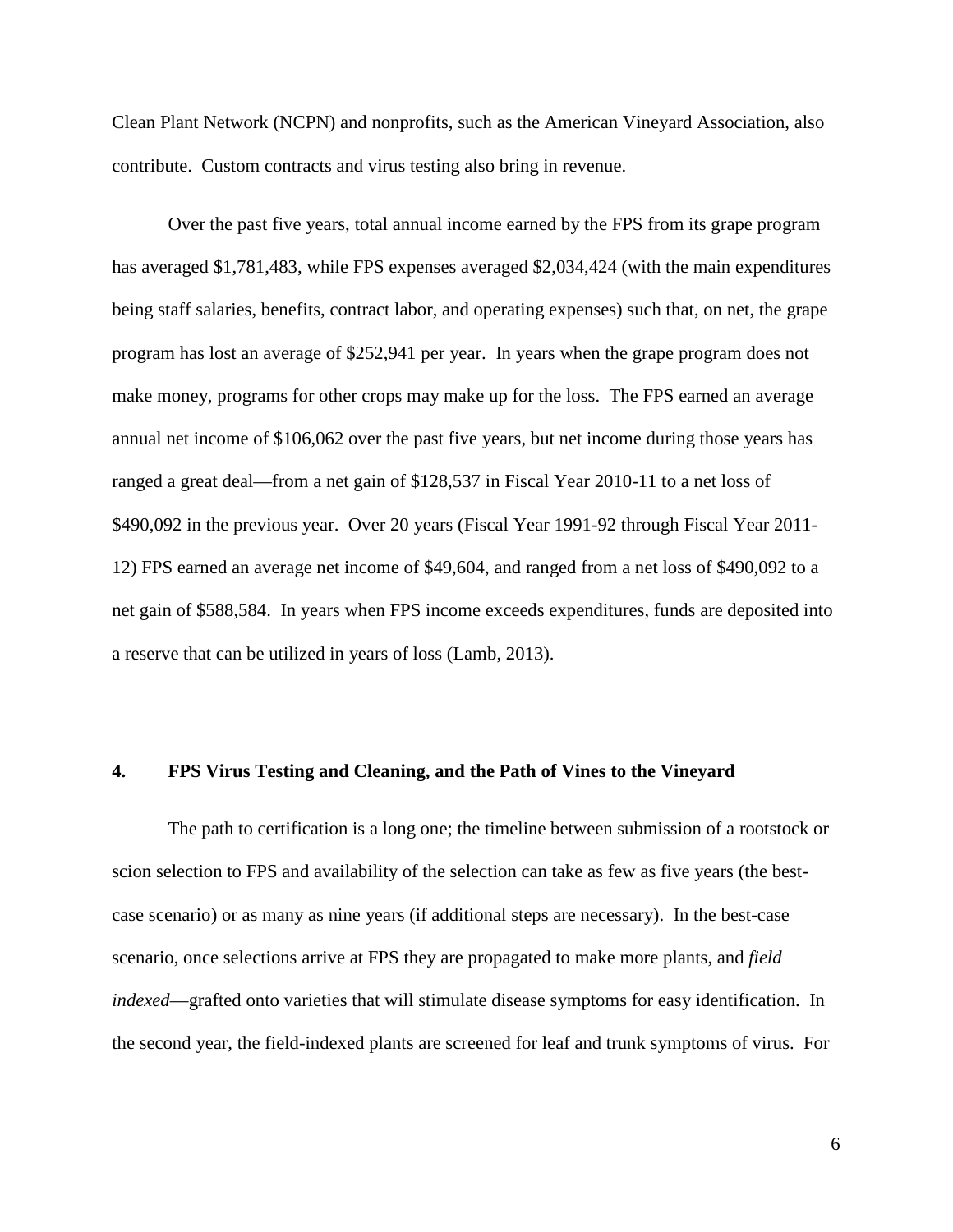certain selections (for which an additional fee is paid), tissue culture begins in this year.<sup>[4](#page-8-0)</sup> In year three, the test results are evaluated. If virus is evident, the plants are then put through tissue culture. If virus is not found, the selections are planted in the Foundation vineyard where they are subject to additional visual and lab testing in years four and five. In year five, certified, registered material is available to the grower or nursery who submitted it. Two years later, it is available to the general public for a fee.

However, if the plant must undergo tissue culture, the process from the initial culture to release is seven years instead of five years, as in the best-case scenario. After the initial culture, the plant is grown for two years before it is field indexed and lab tested. After that, the process is the same five-year process as for plants that are not found to have virus. The California Department of Food and Agriculture (CDFA) performs inspections at both FPS and at nurseries that sell FPS-sourced material, and provides a certification that the vines are virus-free.

## **5. Model**

To estimate the value of losses incurred by winegrape growers as a result of grapevine diseases, and the benefit from using certified vines, we estimate differences in net revenue (or variable profit) from a representative acre of winegrapes between several scenarios. Specifically, for an "average" or "representative" strain of GLRaV-3, we compare scenarios for various aspects of disease pressure—initial disease incidence, disease spread, whether the vineyard was planted using certified vines, and whether the diseased vines are rogued and replaced. Leafroll

<span id="page-8-0"></span><sup>&</sup>lt;sup>4</sup> Tissue culture is the cultivation of a very small number of cells from the tip of a plant shoot to produce another plant. Viruses typically do not reach this part of the plant, so cultivating the selection from these cells generally removes viruses from the selection. The remaining propagated plants are tested in the lab using a variety of methods in both the Spring and Fall.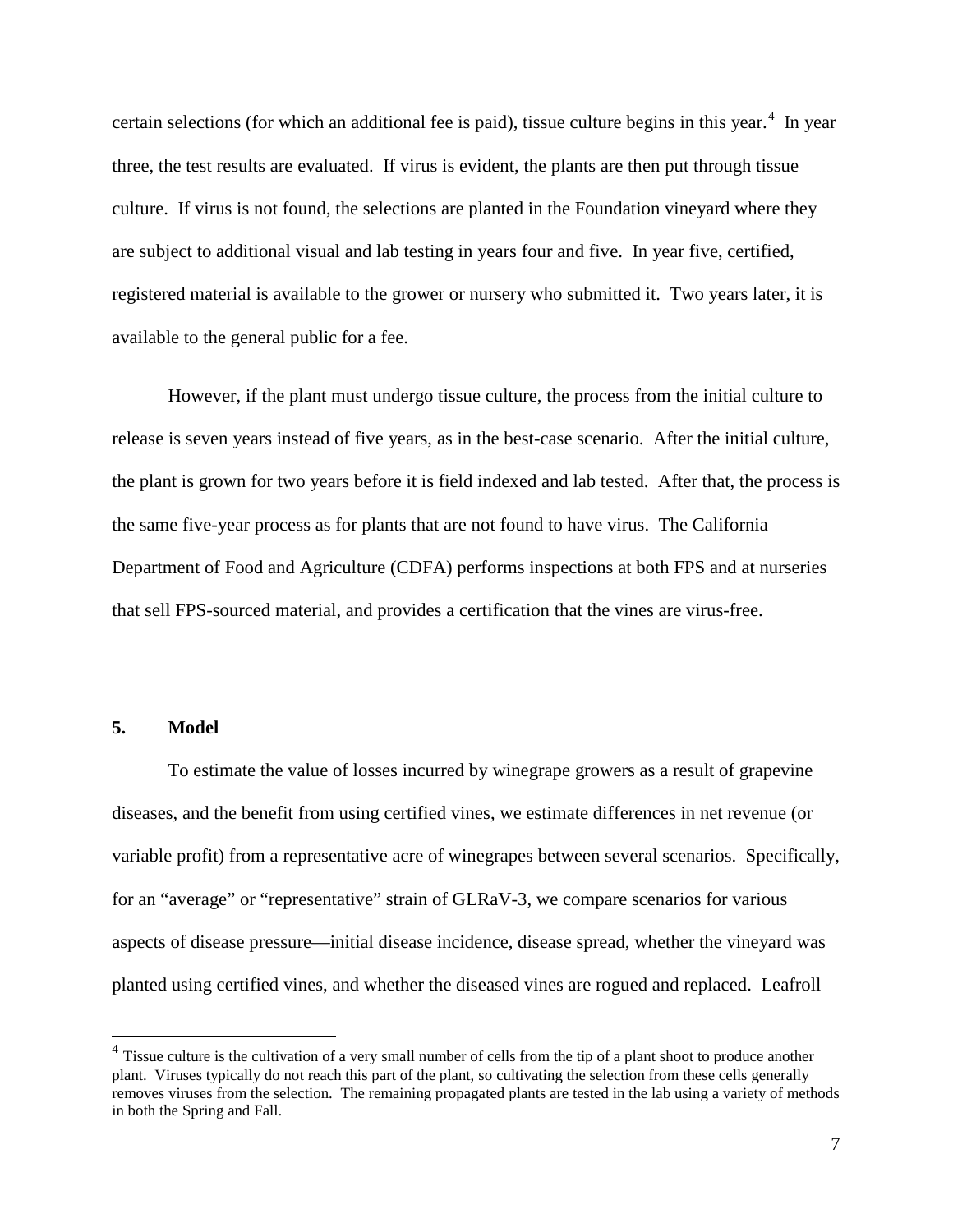characteristics vary greatly by region of California, as do winegrape yields, prices, and growing practices. We focus on a single region within California—Napa and Sonoma Counties (Table 1). This is the premier winegrape growing region in the United States, as well as the region with the most reported Leafroll.

[Table 1: *Winegrape Production in the Napa-Sonoma Region and California] 5.1 Calculations of Losses from Disease*

To estimate the costs of Leafroll and benefits from certification, we compute and compare "variable profit," defined for the purposes of this paper as gross revenue minus virusrelated costs for a representative acre in Napa or Sonoma County. These costs include the labor and materials costs of roguing and replacement of diseased vines (including the price of the replacement vine itself), any price premium for certified vines, loss of production from reduced yield from diseased vines, and loss of production during the time when replaced vines are not yet bearing.<sup>[5](#page-9-0)</sup>

In Equation (1), we provide an equation for variable profit, for a representative acre in this region, in the year *t* years after planting*,* where *t* ranges from 0 to 24.

(1) 
$$
\pi_{t} = b_{t}PY\left(1-a\sum_{n=0}^{5} (1-b_{n})d_{t-n} - sd_{t}\right) - d_{t}va(r+c) - \delta_{t}cv - m
$$

Variable profit,  $\pi_t$ , is a function of:

- $b_n$ , the yield from vines of a given age, *n*, as a proportion of yield from mature vines;
- *p,* the crush price per ton of winegrapes;

<span id="page-9-0"></span> $<sup>5</sup>$  Variable profit is defined as gross revenue per acre minus the costs of vine roguing and replacement for GLRaV-3,</sup> and charges for FPS-sourced vines. This "profit" has to cover overhead costs including capital recovery (depreciation), maintenance, and property taxes, as well as cultural costs not related to Leafroll, such as pruning, fertilizer application, and irrigation. These overhead costs are treated as fixed costs referring to factors that are held constant in the analysis, as we vary the treatment for GLRaV-3.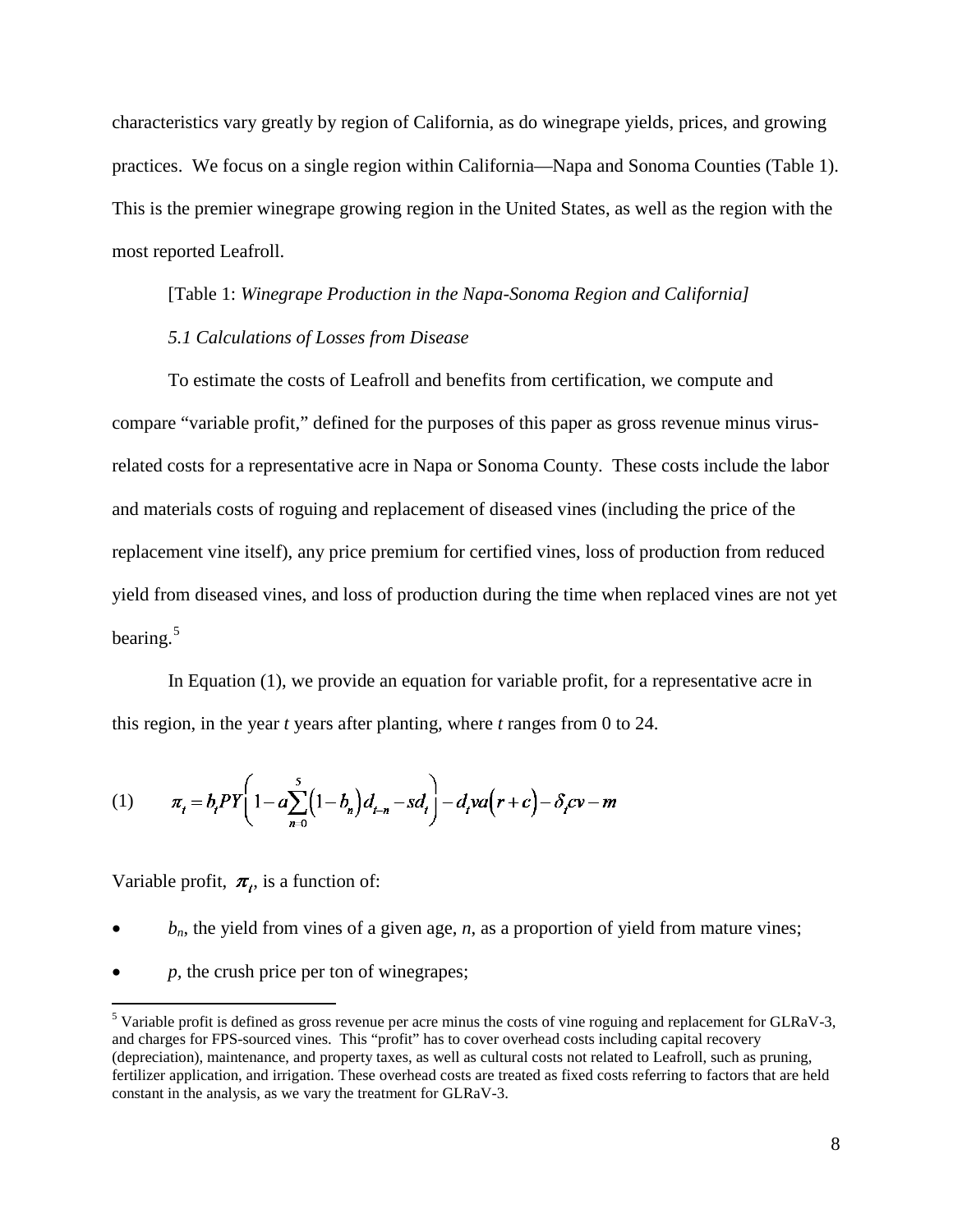- *Y*, the yield, in tons per bearing acre, of mature vines without Leafroll;
- a, the proportion of diseased vines that are identified and replaced each year;
- *dt*, the disease incidence in year *t*, expressed as a proportion of the total number of vines in the acre;
- *s*, the proportion of yield lost from disease in diseased vines;
- $\nu$ , the planting density, in vines per acre;
- $r$ , the replacement cost per vine;
- *c*, the additional cost per vine for certified virus-free vines over non-certified vines (if vines are not certified,  $c = 0$ );
- $\delta_t$  an indicator variable that is 1 if  $t = 0$ , and 0 otherwise—if growers initially plant their vineyard in certified vines, they pay the premium in  $t = 0$ ; and
- *m*, the cost per acre to monitor for Leafroll symptoms (if no monitoring takes place,  $m =$ 0).

In year *t*, vines that were rogued and replaced in years *t* through *t–*2 will not produce, and vines that were rogued and replaced in years *t–*3 and *t*–4 will not bear at full capacity so they will bring in proportionally reduced revenue in the amount of  $a \sum_{n=0}^{5} (1-b_n)d_{t-n}$ . Vines that are diseased in year *t* will produce proportionally *s* less than healthy vines—thus revenue from

healthy vines is multiplied by 
$$
\left(1-a\sum_{n=0}^{5}(1-b_n)d_{t-n}-sd_t\right)
$$
. We assume the lifespan of the

vineyard is 25 years, based on University of California Cooperative Extension (UCCE) Cost and Returns Studies (UCCE, 2000–2011).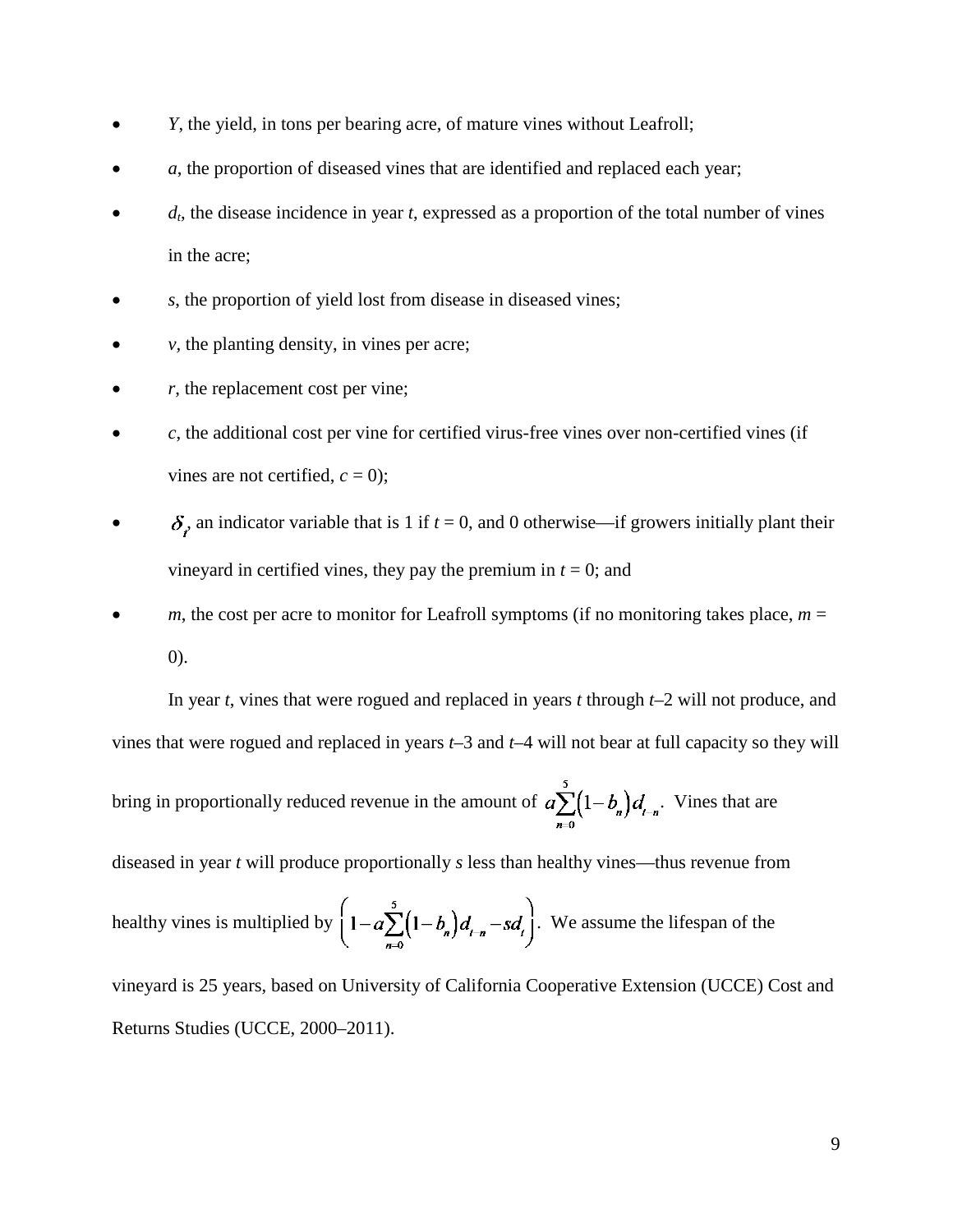The age-specific yield from vines of age *n* years as a proportion of yield from mature vines,  $b_n$ , is given by Equation (2):<sup>[6](#page-11-0)</sup>

(2) 
$$
b_n = \begin{cases} 0.0 \text{ if } n \leq 2 \\ 0.3 \text{ if } n = 3 \\ 0.7 \text{ if } n = 4 \\ 1.0 \text{ if } n \geq 5 \end{cases}
$$

The disease incidence in year  $t$ ,  $d_t$ , is given in Equation (3):

(3) 
$$
d_t = d_{t-1}(1-a+g+d_0a) + e
$$
,

and is a function of:

- $\bullet$   $d_{t-1}$ , the disease incidence in the previous year;
- *a,* the proportion of diseased vines that were rogued and replaced;
- *g*, the rate of spread of the disease within the block;
- $\bullet$  *d*<sub>0</sub>, the rate of disease in new, non-certified replacement vines; and
- *e*, the disease entering from neighboring blocks.

Because of the recursive structure of the disease incidence, given in Equation (2), incidence in any year is influenced by the incidence in newly purchased (non-certified vines), *d0*. Hence, incidence in any year in the life of the vineyard,  $m$ , can be defined as a function of  $d_0$ :

(3') 
$$
d_m = d_0 \left(1 - a + g + d_0 a\right)^m + em
$$

We calculate net income per representative acre using parameters derived from a range of sources. Table 2 presents baseline parameter values and their sources; see, also, Table 1. Growers in the Napa-Sonoma region received an average price of \$2,524 per ton in 2010 (CDFA/National Agricultural Statistics Service (NASS), 2011b). However, the range of crush prices in this region is dramatic; in informal interviews, growers valued their grapes at between

<span id="page-11-0"></span> $6$  The yield of vines of a given age relative to mature vines was calculated from the age-specific yield table given in the UCCE Cost and Return study for Cabernet Sauvignon in Sonoma County [\(2010\)](#page-25-1).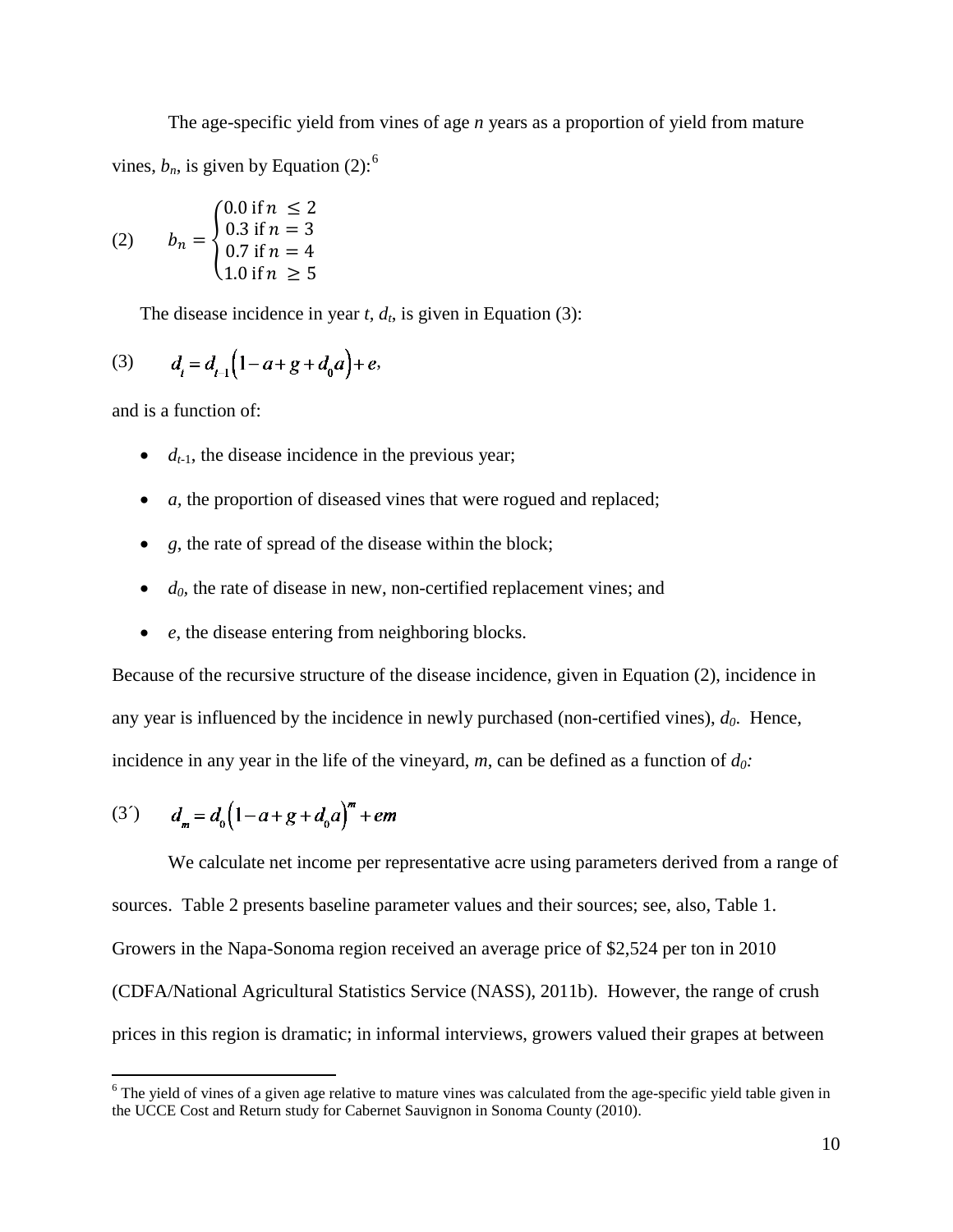\$1,000 and \$15,000 per ton. The average yield for that year was 3.30 tons per acre, so the average revenue is \$8,329 per acre (CDFA/NASS, 2011b; CDFA/NASS 2011a). Planting density is 1,322 vines per acre.<sup>[7](#page-12-0)</sup> The replacement cost for diseased vines that are rogued and replaced for that region is \$14.45 per vine, which includes labor, the vine itself, fertilizer, and other inputs.<sup>[8](#page-12-1)</sup> Based on unpublished data, we assume that GLRaV-3 enters from neighboring properties, linearly increasing the total population of infected vines per acre by 1.5% of all vines per acre per year. Many vineyard blocks in Napa and Sonoma counties are next to other vineyards, vineyard blocks, or other plants that harbor mealybugs and GLRaV-3 [\(Arnold, 2013\)](#page-23-7).

## [Table 2: *Napa-Sonoma Region Parameter Values*]

Conversations with several nursery managers indicated that non-certified vine stock is mostly provided by growers, from their vineyards, to nurseries to be propagated. We assume the fields from which the selections are taken have baseline GLRaV-3 incidence—30% based on expert opinion. However, since many disease symptoms are easily visually recognized and growers are unlikely to furnish nurseries with stock that is symptomatic, we assume that the rate of GLRaV-3 in the non-certified stock is one-third that of what is in the field (i.e., 10%) as a baseline, and conduct sensitivity analysis.

We assume, based on available studies, yield is reduced by 35% for vines that are infected in this region.<sup>[9](#page-12-2)</sup> This is somewhat complicated by the fact that in this region yields are managed by hand-thinning, with a substantial proportion of grapes being dropped before they reach maturity. Consequently, if all diseased vines were replaced with clean vines, it is unlikely

<span id="page-12-0"></span> $<sup>7</sup>$  Planting density is calculated as a simple average over those two counties, using UCCE Cost and Return studies</sup> (UCCE, 2000–2011).

<span id="page-12-1"></span><sup>&</sup>lt;sup>8</sup> Vine replacement cost is calculated from UCCE Cost and Return Studies (2000–11).

<span id="page-12-2"></span> $9$  Based on the studies we consulted—Komar (2010), Moutinho-Pereira (2012), and Walter (1986)—35% is a conservative estimate for yield loss.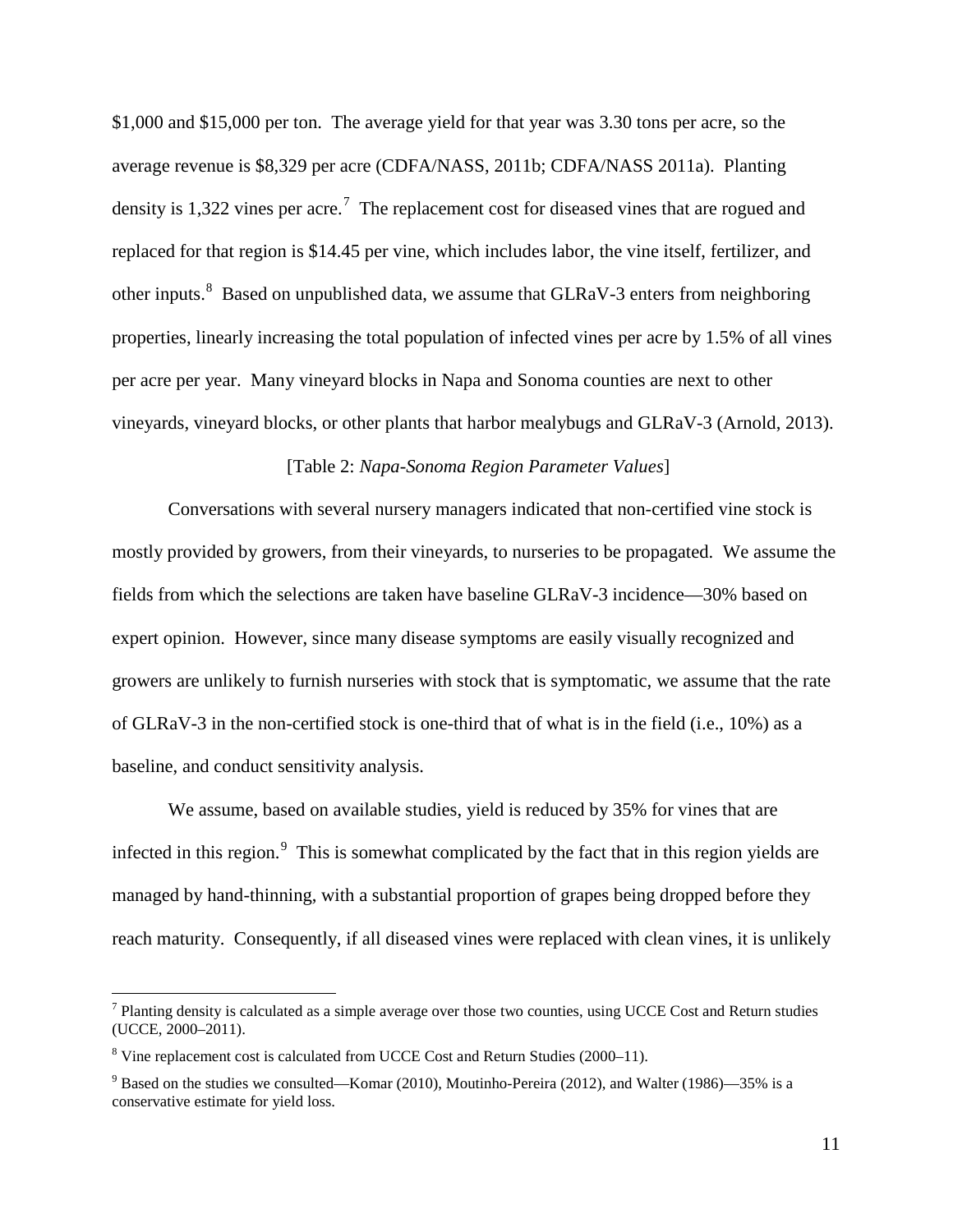that yield would increase by a full 35%. Therefore we conduct a sensitivity analysis that includes a range of values for this parameter.

To establish the current cost of the disease in the region, we compare the current variable profit with what it would be without GLRaV-3. Using the parameterization above, since 30% of vines in the field currently have Leafroll-3 in this region and those vines on average have a 35% lower yield than they otherwise would, average yield per acre would increase by 10.5% if all vines were GLRaV-3 free. Comparing the average revenue per acre given current yield (\$8,329 per acre) with the revenue per acre if the block did not have any Leafroll-3 (\$9,204 per acre), the current cost of the disease (not accounting for price effects), is \$875 per acre (or 10.5% of \$8,329). Scaling up over the 100,424 acres of bearing vines in that region, the current cost of the disease for Napa-Sonoma is \$88 million annually. This number includes only the value of forgone yield in a given year so it excludes several elements of the costs of GLRaV-3. It does not include any of the costs of Leafroll prevention, such as spraying for mealybugs, and does not include costs of vine replacement.

### [Table 3: *Napa-Sonoma Losses from Grapevine Leafroll 3*]

Table 3 contains estimates of the losses from Leafroll in Napa-Sonoma under various scenarios for using certified stock and replanting diseased vines. For all reported average annual values, we report the average of annual values discounted to the present, over a 25-year timehorizon, using a 3% discount rate. These values were calculated using Equation (1), so they take into account the costs of vine replacement, years in which young vines are not yet bearing, and additional costs for certified stock. Among the scenarios considered, losses are maximized when growers plant initially with non-certified stock and then do not replant diseased vines; growers lose an average of \$1,095 per acre per year in this scenario, with a net present value of nearly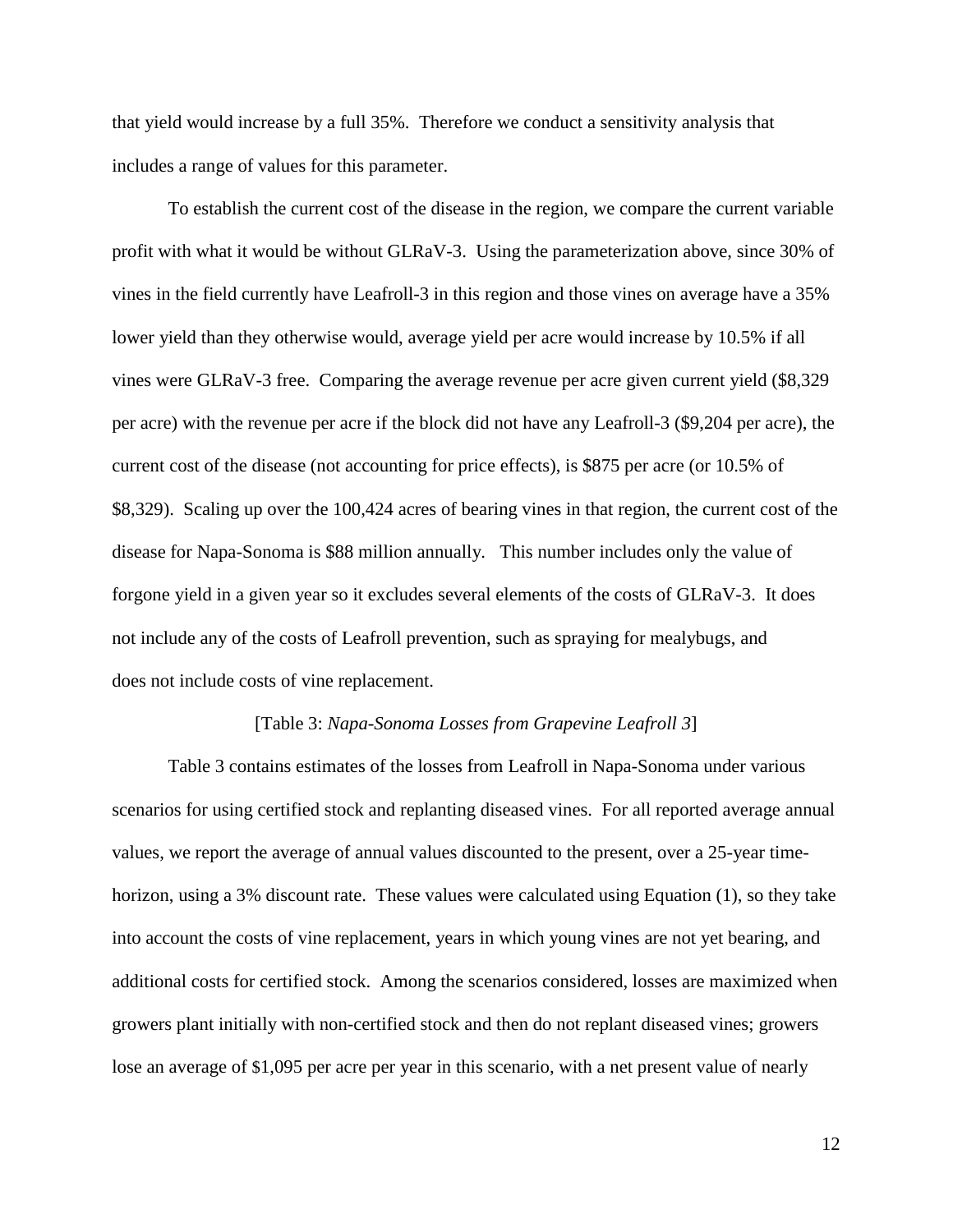\$30,000 over the vineyard's 25-year lifetime (row 6 of Table 3). Losses are minimized when growers initially plant with certified stock and then rogue and replant with certified stock (row 1 of Table 3). In that scenario, GLRaV-3-induced losses are approximately \$600 per acre per year, with a net present value of \$15,122 over the 25-year lifespan of the vineyard. These minimized losses represent damages imposed by disease entering from neighboring blocks, illustrating the importance of the behavior of neighboring landowners, which we discuss in detail in section 5.4.

## *5.2 Benefits from Planting Certified Stock*

To estimate the benefits to growers from using certified stock, we can compare scenarios in which plantings and replantings are done with certified stock versus non-certified stock. Nurseries must pay a surcharge of between \$0.008 and \$0.048 per grapevine sold that uses FPS materials (certified or not, but most of these are certified). Interestingly, in informal interviews, most nurseries reported charging the same price for certified and non-certified vines. Since certified vines are virus-free, they are more productive and have fewer problems, and nursery managers estimated that their savings from using certified vines were worth more than the assessment, so they did not pass on the fee to growers. Additionally, nurseries interviewed stated that most non-certified vines are grower-furnished—generally specific selections from particular vineyards that were not publicly available and had not yet been put through the FPS screening process.

We compute the benefit from certification as the difference in variable profit from certified and non-certified vines as both initial plantings and replantings.<sup>[10](#page-14-0)</sup> Table 4 presents benefits to growers for a representative acre, and for the Napa-Sonoma region as a whole, from choosing certified vines over non-certified vines both for initial planting and for replanting

<span id="page-14-0"></span> $10$  Alternatively, the benefit from certification can be computed as the difference in losses between an acre planted in certified and an acre planted in non-certified vines. Losses from Leafroll are given in Table 3.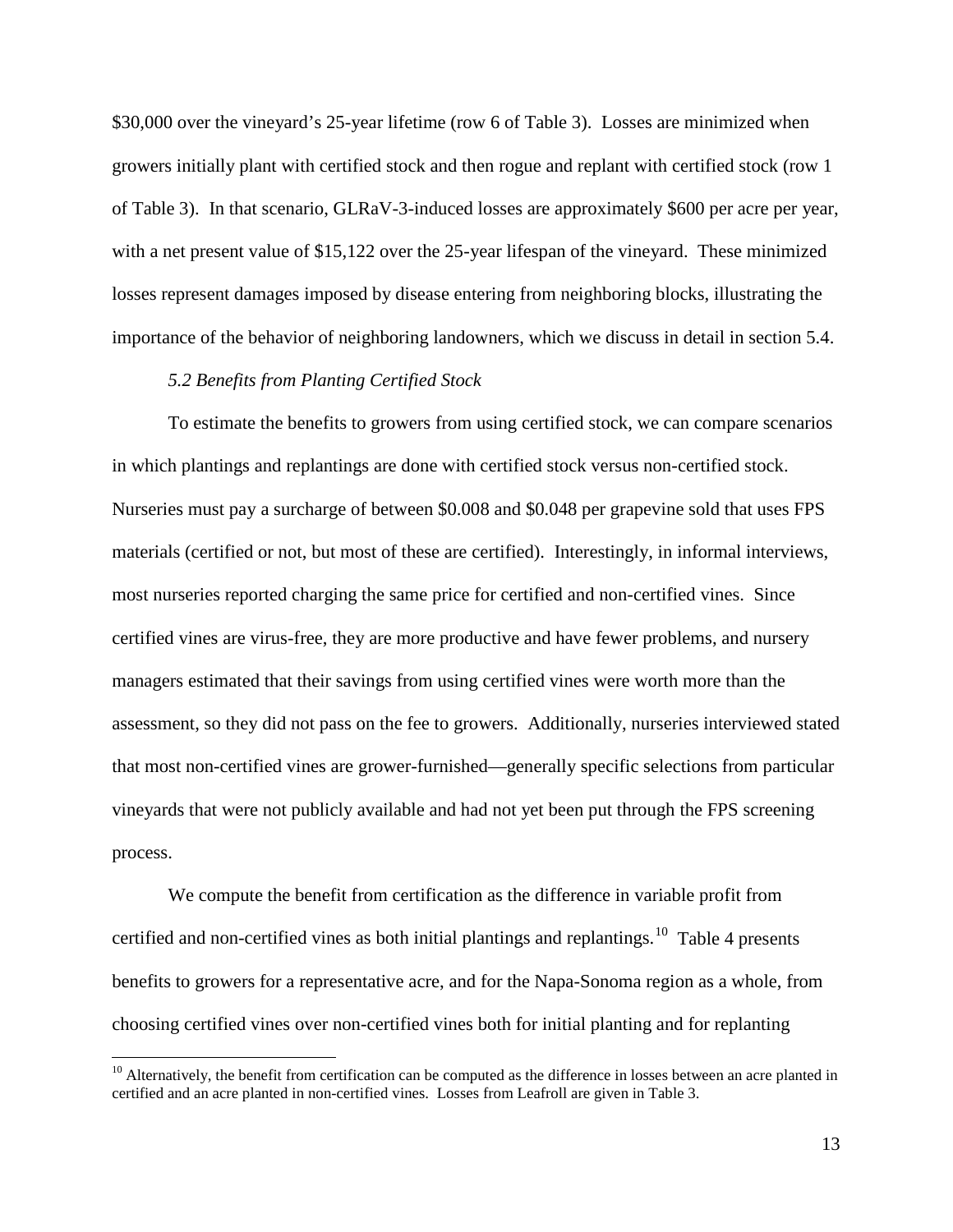diseased vines. To illustrate, using the baseline of 10% Leafroll incidence in non-certified vines (row 2), a representative acre planted with certified stock, managed by roguing and replacing diseased with certified vines, will earn annual average discounted variable profit of \$4,736 (allowing for a charge of \$0.048 for FPS-sourced vines). That same acre, if planted and replanted with non-certified vines (and thus without the fee), will have an average variable profit of \$4,246 per year, so the value of certified stock for that acre is \$533 per year, and it is costeffective for growers to choose certified stock over non-certified.<sup>11</sup> Scaling up by the 100,424 acres in the region and assuming 100% adoption of certified stock, the total potential benefit from utilizing the certified stock is \$53.5 million per year.<sup>12</sup> Over 25 years, the benefit from planting and replanting with certified stock is \$10.08 per vine, \$13,327 per acre, or \$1.3 billion for the Napa-Sonoma region.

### [Table 4: *Grower Net Benefits from Planting and Replanting with Certified Stock*]

The value of the certification program varies depending on the counterfactual scenario and the baseline disease incidence in the field. If the disease incidence for non-certified vines were 5% rather than 10% (see row 1 of Table 4), the annual benefit per acre from using certified stock would be \$321, and the regional value would be \$32.3 million—about 3.8% of the regional revenue. If the incidence in non-certified stock were as high as 30% (row 3 of Table 4)—the estimated in-field baseline incidence—then the average annual value per acre of certification is \$3,284, with a regional value of \$329.8 million, approximately 40% of regional revenue.

<span id="page-15-0"></span><sup>&</sup>lt;sup>11</sup> Recall, these measures of variable profit (\$4,736 and \$4,246, respectively) reflect only Leafroll-related costs because other variable costs are held constant for the purposes of our comparison.

<span id="page-15-1"></span><sup>&</sup>lt;sup>12</sup> This is much less than the estimate of \$88 million, which reflects the gain if the disease were entirely eliminated at no cost. Nevertheless, it represents roughly 7.3% of the average annual grape crush revenue in Napa-Sonoma of \$839.6 million over the five years, 2007–2011.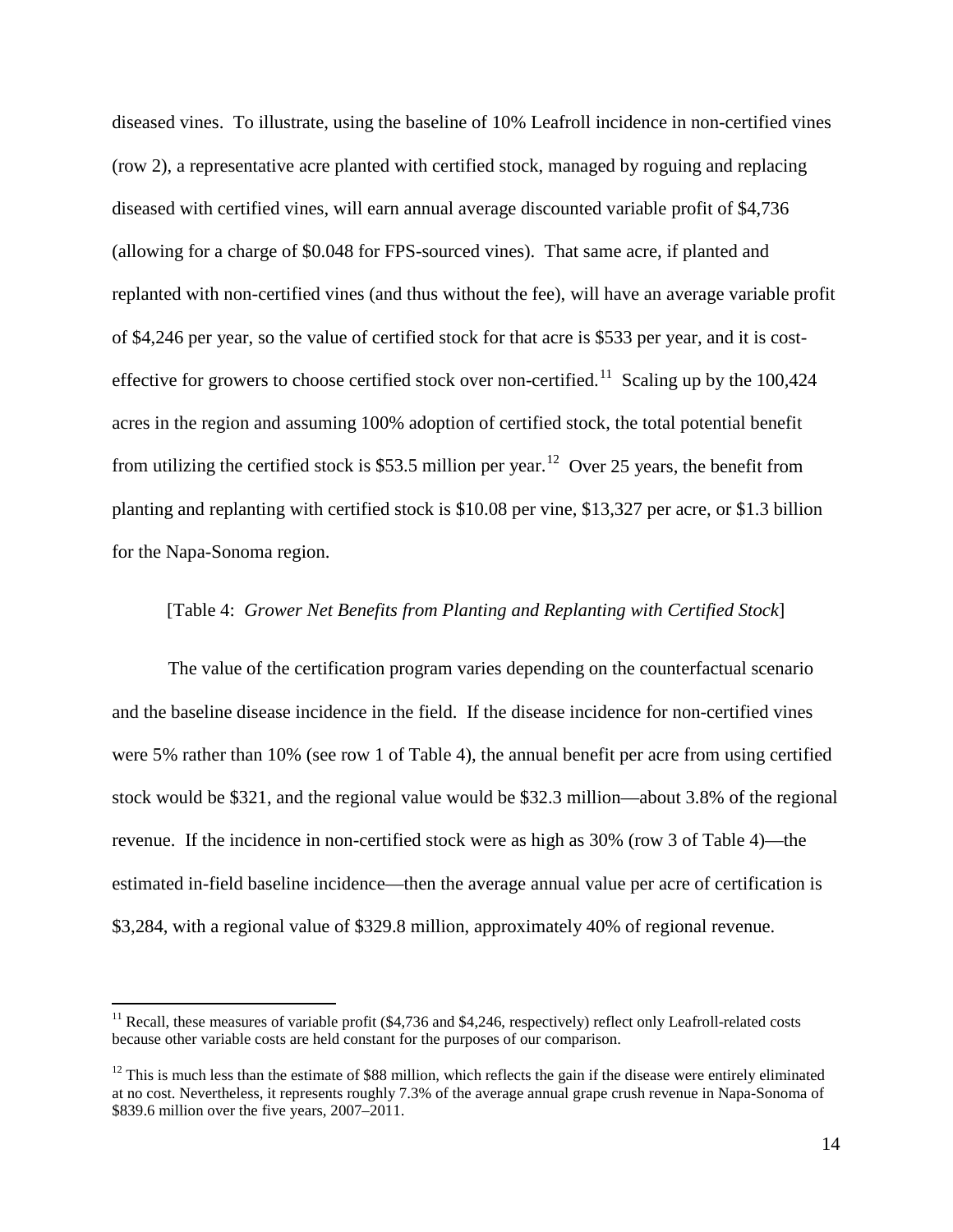#### *5.3 The Benefit from Roguing and Replanting Diseased Vines*

Notably, the choice to plant certified vines is less important than whether the vines are replanted regularly during the vineyard's lifetime. Comparing losses for an acre that is planted with certified stock and is rogued and replanted with certified stock (row 1 of Table 3), and an acre planted with certified stock but not replanted at all (row 3 of Table 3), the acre that is rogued and replanted gains additional variable profit of \$185. If all growers followed the same strategy, compared with a strategy of not roguing and replacing, the Napa-Sonoma region would gain \$18.6 million per year. If the vineyard is planted with non-certified stock, and diseased vines are rogued and replanted with certified vines, the average annual benefit from roguing and replanting is \$181, and the regional value is \$18.2 million (comparing rows 4 and 6 of Table 3). If a grower uses non-certified stock for both initial planting and replanting, the average value of replanting in this case is negative—the grower loses \$43 per acre (comparing rows 5 and 6 of Table 3). In this case they are better off not replanting, or replanting with certified stock.

### [Table 5: *Grower Net Benefits from Planting Certified Stock*]

The benefit from certification changes with replanting scenario as well. Rows 1 and 2 of Table 5 show the benefits from initially planting with certified stock when replanting either does not take place (row 1) or is done with non-certified stock (row 2). While the benefit is reduced in both of these scenarios compared to when vines are replanted with certified stock, using certified stock remains economically beneficial—the representative grower gains over \$300 per acre per year, even when no replanting takes place. The greatest benefit from initially planting with certified stock is achieved when the vineyard is rogued and replanted with certified stock (row 3 of Table 5)—in this case, the benefit is \$513 per acre.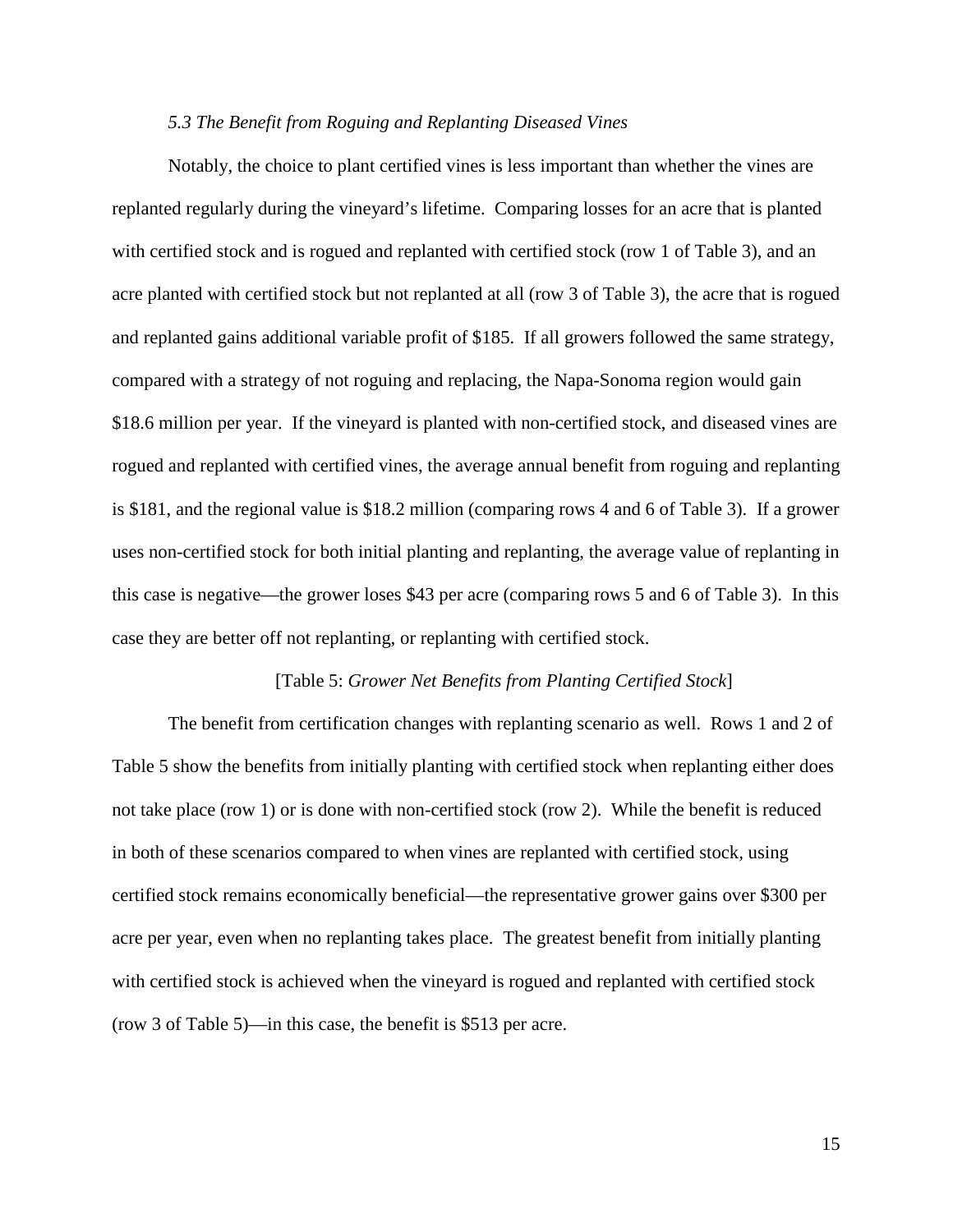If the disease incidence in the non-certified vines is high enough, however, replanting with non-certified vines becomes economically harmful; based on sensitivity analysis, if the disease incidence in the non-certified vines is 8% or greater using annual profits discounted to their present value, profits are higher if growers do not replant than if they replant with noncertified vines.

## *5.4 Impact of Neighboring Grower's Control Strategy*

Because Leafroll can spread from one property to another, actions by individual growers may have a significant impact on their neighbors, a negative externality. We assume a baseline disease entrance of 1.5% per year coming from neighboring properties, which is the average from Arnold [\(2013\)](#page-23-7), and was corroborated in discussions with growers and other academics. Because disease pressure coming from outside the grower's control is ongoing, eradication of Leafroll is not possible in the baseline case, and may not be possible at all (e.g. Atallah et al., 2013). Nevertheless, it is useful to examine the impact of the disease and vectors entering from outside to determine whether a cooperative control strategy, or even paying a neighbor to control, could be economically beneficial.

## [Table 6: *Average Annual Value per Acre of Virus Entering from Neighboring Property*]

Table 6 shows the average annual value per acre of disease entering the vineyard of a given grower (Grower A) from a neighboring property, owned by Grower B. This value is computed by comparing the average annual variable profit per acre when no virus enters from neighboring property with variable profit when disease enters at varying rates. At the baseline of 1.5% disease coming from Grower B's property into Grower A's vineyard per year, the annual value of the spatial externality ranges from \$286 up to \$787 per acre. The low end of this spectrum is the value per acre when Grower A plants with non-certified stock and does not

16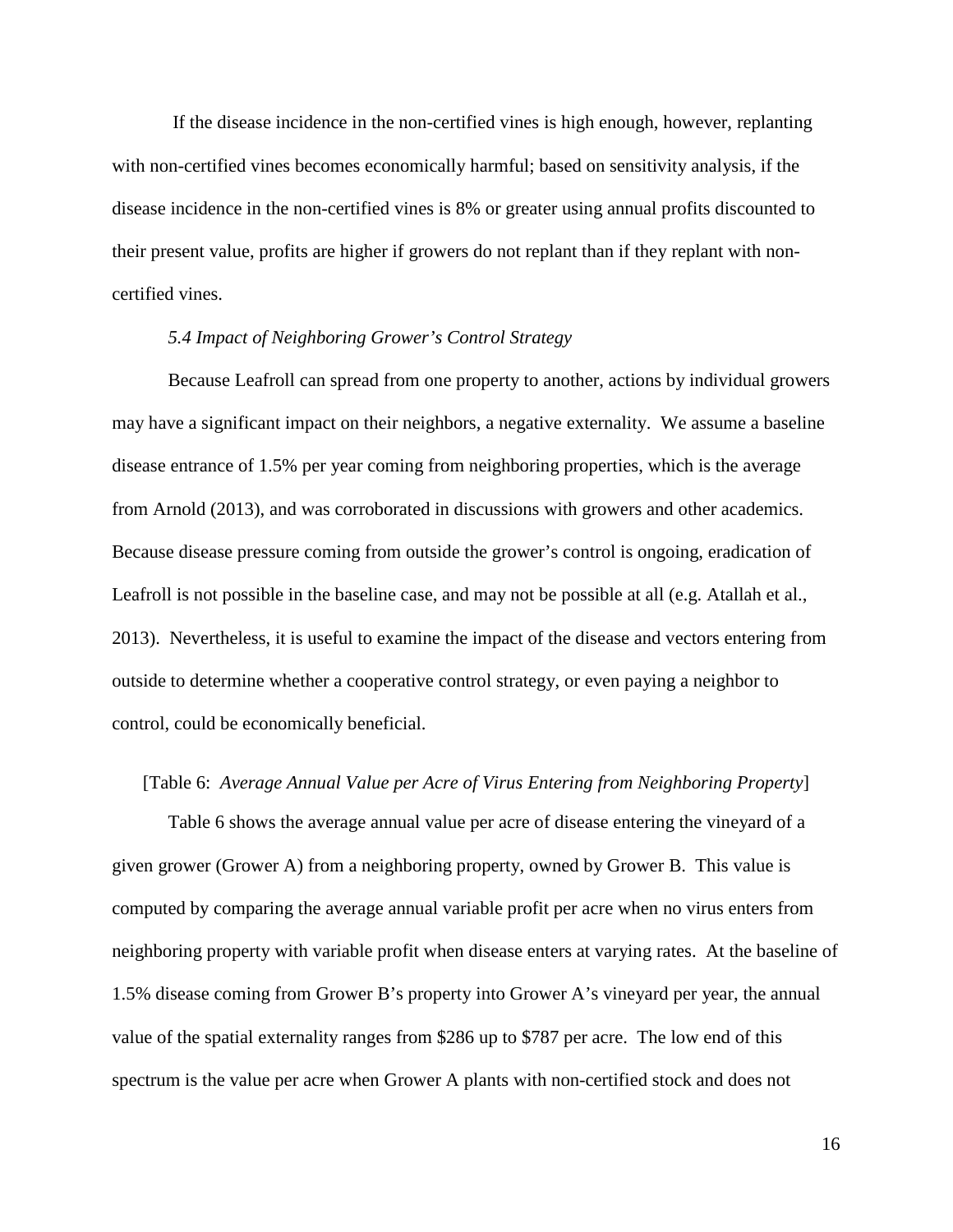replant. In this situation, Grower A already has relatively low variable profit because of the disease incidence in the original stock and subsequent spread, so the impact of the externality is relatively small. The highest impact results when Grower A plants with certified stock, but does not replant. In this scenario, Grower B's property is the only source of the disease, but disease incidence increases over time since A does not rogue or replace vines,

We also examine the value of the externality when disease pressure entering from neighboring blocks is low (0.5% per year) or high (3.0% per year). The annual impact is minimized at \$131 per acre when neighboring disease pressure is low and Grower A plants with non-certified stock and replants with certified stock. When neighboring disease pressure from Grower B is high and Grower A plants with certified stock and replants with non-certified stock, the value of the externality is \$1,542 per acre per year—higher than if grower simply does not replant. The costs of monitoring, roguing, replacement and the opportunity costs of newly replaced vines that are not yet bearing, are greater than the benefit from reducing the disease spread.

## *5.5 The Regional Benefits from Virus-Free Certification*

The analysis so far has referred to the benefits per acre of vines under various assumptions about disease pressure and management strategy. To scale these vineyard-level measures up to the region as a whole requires making assumptions about disease incidence and the rate of adoption of the different strategies. We use our estimate of the difference in variable profit per acre between the current scenario and one in which non-certified vines are planted everywhere possible, as an estimate of the cost saving per acre between the current scenario and one in which certification does not exist, and apply this saving to every acre in the Napa-Sonoma region. The resulting scaled-up measures can be interpreted as corresponding to a measure of

17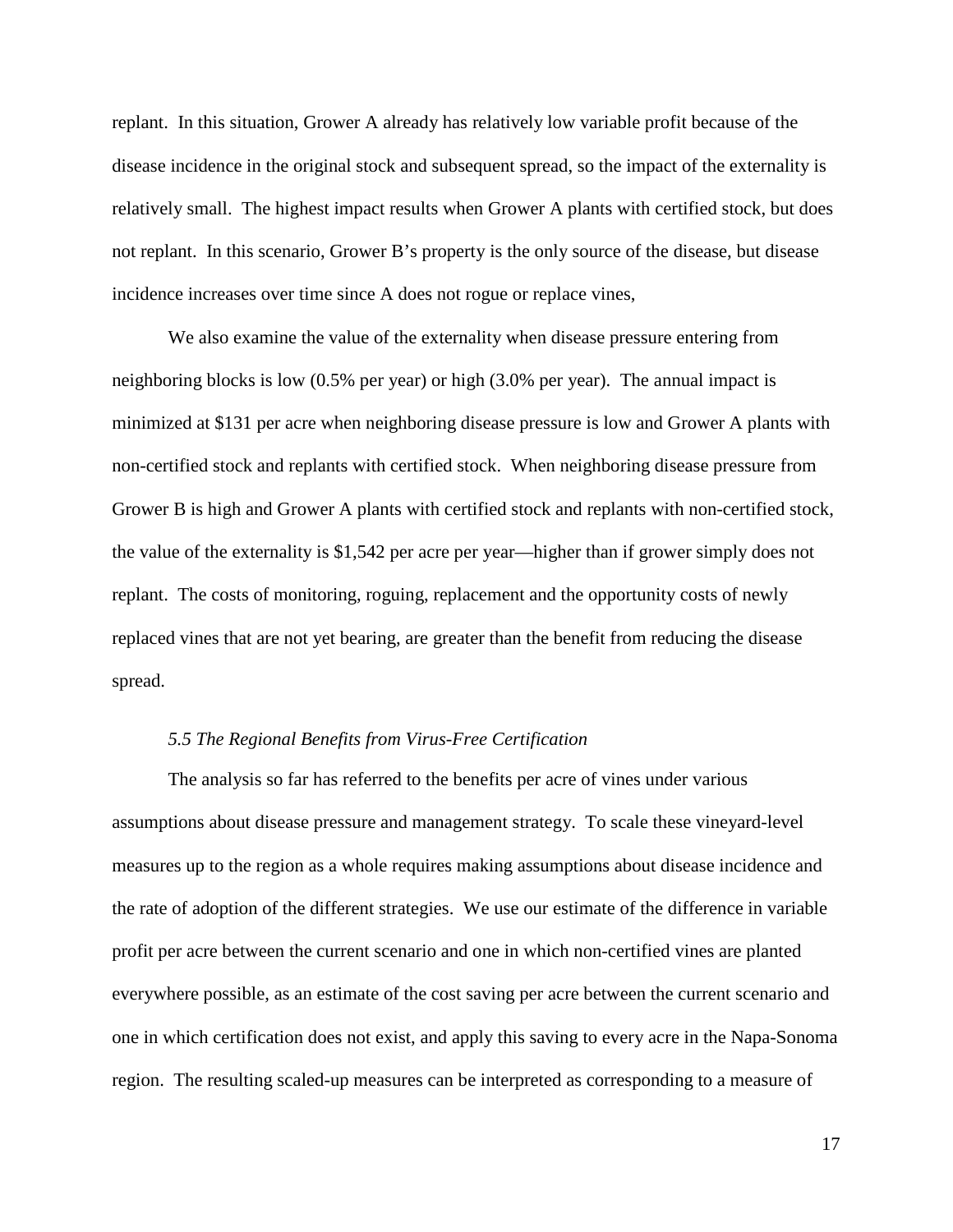"gross annual benefits" that correspond to economic surplus measures used to measure the benefits from technological change, in a supply and demand framework, as described by of Alston, et al. [\(1998\)](#page-23-4) and as illustrated in the Appendix. Making that interpretation, with some modest additional assumptions we can further estimate the distribution of the benefits, including effects on growers, nurseries, and buyers of winegrapes. Specifically, the share of gross annual benefits going to consumers is approximately equal to  $\varepsilon/(\varepsilon+\eta)$  where  $\varepsilon$  is the elasticity of supply and  $\eta$  is absolute value of the elasticity of demand, and the share going to producers is equal to  $η/(ε+η)$ , as described in the Appendix.

The change in total surplus is heavily dependent on  $d_0$ , the disease incidence in newly purchased, non-certified vines. Our best estimate for that value is 10%, as discussed earlier in the paper. However, if new vines were to have the same incidence as vines in the field,  $d_0$  would be 30%. We also use a lower value of 5% in our sensitivity analysis. We use estimates for the elasticities of supply and demand from our other work; Fuller and Alston [\(2012\)](#page-24-10) report the elasticity of demand for winegrapes as either −7 or −9.5, depending on the method of calculation, and we opted to use  $-7$ . Alston, et al. [\(2013\)](#page-23-8) report elasticities of supply of winegrapes ( $\epsilon$ ) ranging from 0.1 (very short run) to 2.8 (long run), and we use that range, however the more pertinent estimates are those corresponding to the larger values for the supply elasticity.

# [Table 7: *Regional Welfare Benefits from the Certification Program*]

We report a range of estimates for welfare change based on these ranges, presented in Table 7. All of these calculations assume 100 percent adoption of the strategy defining the relevant scenario. Total annual welfare gain from the program ranges from approximately \$32.3 million with 5% GLRaV-3 incidence in the newly purchased vines, up to nearly \$330 million if non-certified vines have 30% disease incidence. The elasticities of supply and demand for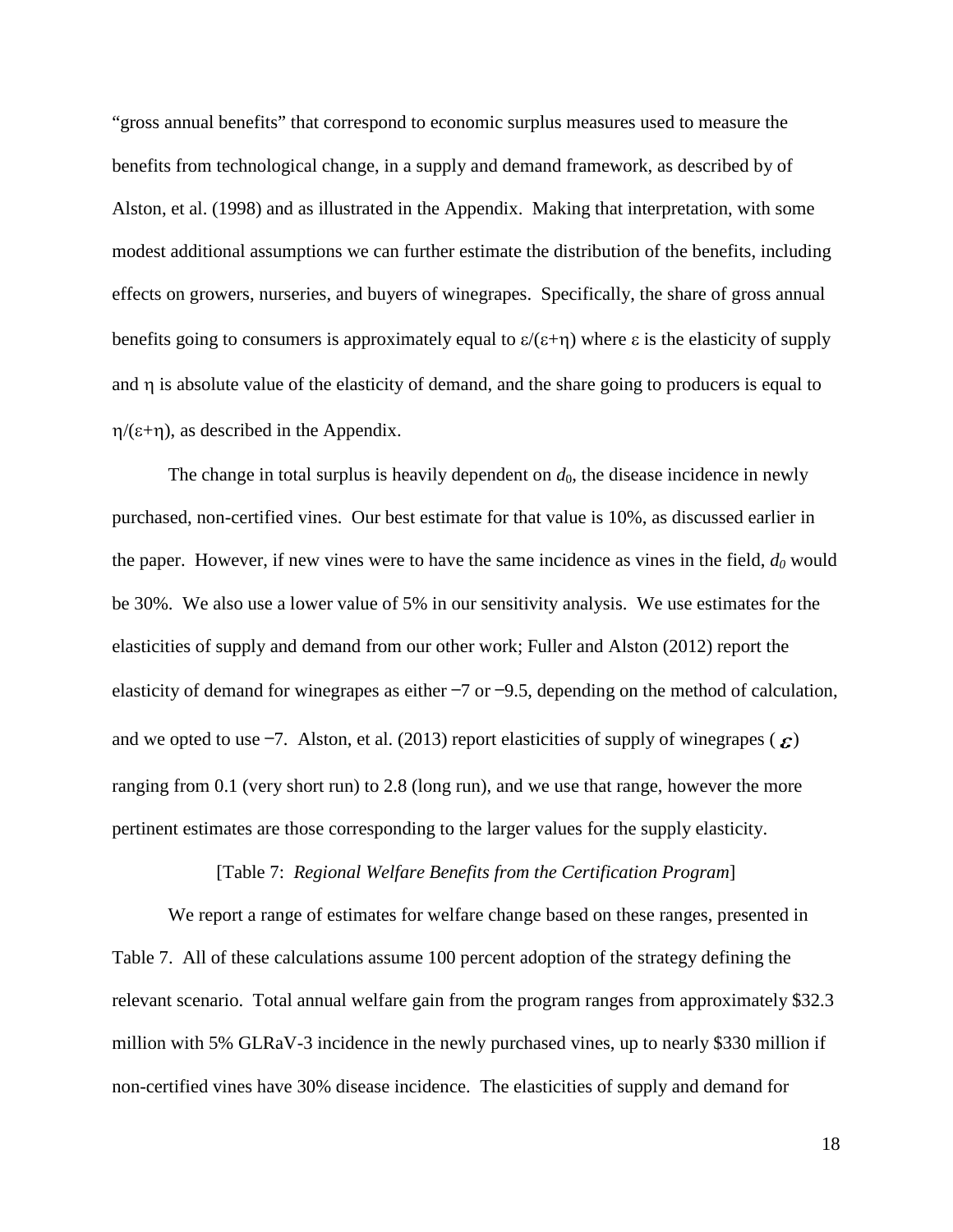winegrapes play a role in the relative impact on producers of winegrapes and those who purchase them. When supply is inelastic compared to demand, producers bear a greater share of total losses than they do when supply is more elastic relative to demand. Because of the perennial nature of the crop and the lag between planting decisions and harvest, supply is relatively inelastic and winegrape producers face greater losses than consumers. Demand is very elastic, even using the more conservative estimate from Fuller and Alston [\(2012\)](#page-24-10).

At our best estimate of 10% GLRaV-3 incidence in non-certified vines ( $d_0 = 0.1$ ) the total benefit from the clean stock to North Coast vineyards is \$53.5 million per year, or roughly 6.4% of the region's annual revenue. The vast majority of that is born by winegrape producers, but the change in producer surplus ranges from \$38.2 (with  $\varepsilon$  = 2.8) up to \$52.8 million per year (with  $\varepsilon$  $= 0.1$ ). The benefit to consumers—buyers of the winegrapes from the North Coast region ranges from \$0.75 to \$15.3 million per year. For growers, the minimum expected net present value of the benefit from planting certified vines, over the 25-year expected life of the vine, is \$5.78 per vine (if growers initially plant with certified stock and then do not rogue and replant diseased vines). With the maximum certification premium of \$0.048 per vine, the benefit:cost ratio for growers is at least 120:1.

## **5. Conclusion**

This work echoes similar studies conducted in New York State in that we find that the current costs of GLRaV-3 in California are substantial and that it is economically beneficial for vineyards to pursue a strategy of roguing and replanting vines with Leafroll symptoms, at least in cases where the initial incidence is not too high. Further, even if growers must pay a premium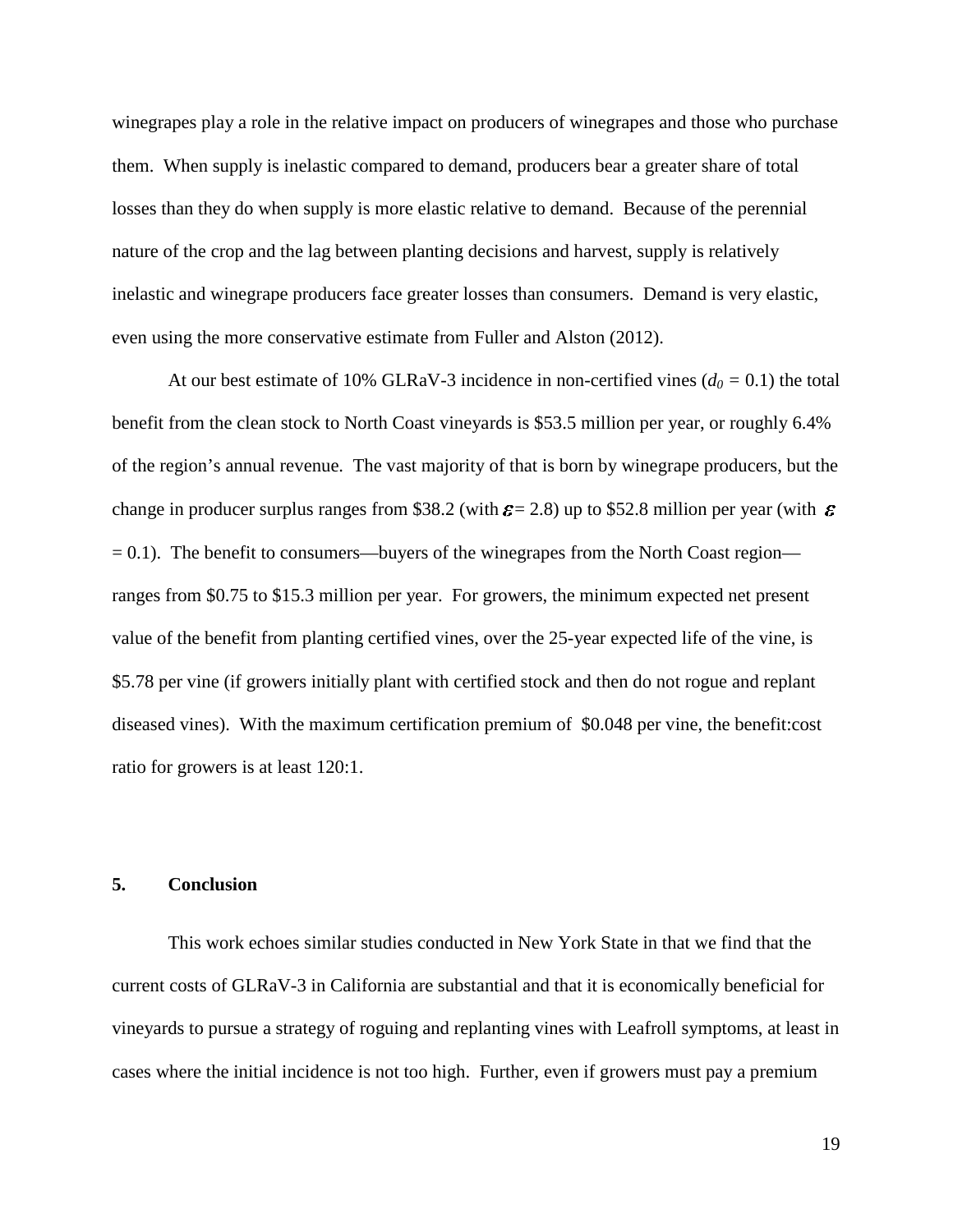for certified virus-free vines, this work suggests that they will receive a very large benefit—over 100 times the cost—from doing so at current costs.

The model we have created could be used easily for other pests and diseases of grapes in California, such as the many other viruses that FPS tests for. It could be useful in assisting vineyard owners in choosing whether to combat Leafroll in their vineyards, and if so, what strategy they should utilize. On average, the most economically beneficial strategy is to plant initially with clean vines and to rogue and replace with clean vines.

The benefit from replanting vines rather than leaving them in the field to spread disease is dramatic. The average annual benefit from replanting is \$0.14 per vine, or \$185 per acre if certified materials are used to plant and replant. However, if the vineyard is initially planted with non-certified materials, growers will lose money from replanting if they are replanting with non-certified materials. If they replant with certified stock, they will benefit roughly the same amount as if they had initially planted with certified stock.

The certification program allows the planting of certified virus free material, from which the benefits are large relative to the costs. Our best estimates suggest that the certification program yields a benefit of \$0.40 per vine, \$533 per acre, and, assuming 100 percent adoption, \$53.5 million per year in the North Coast, or roughly 6.4% of the winegrape revenue in the region, taking into account virus-free certification for only one particular virus, GLRaV-3. This work underscores the value of the certification program, the benefits from roguing and replacing diseased vines, and the economic impact that viruses, in particular intra- and inter-vineyard virus spread, can have on growers and winegrape growing regions.

20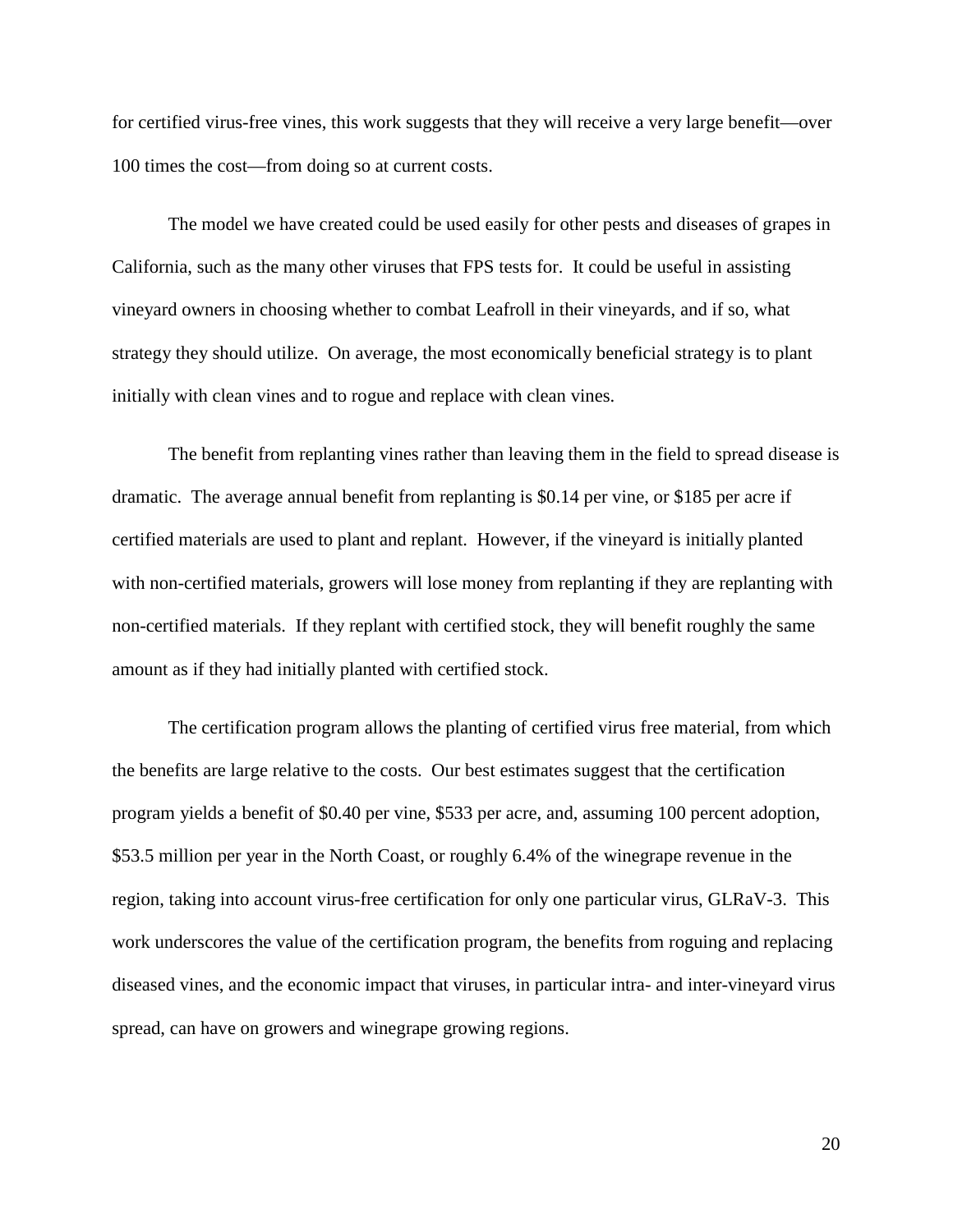Notably, this work includes only the benefits to a single region, from efforts to prevent the spread of a single disease. Total benefits are in fact much higher. Our analysis could be extended over the entire state and for the many viruses that FPS tests for. Much more complex analysis is also possible. Lacking appropriate information for California vineyards, we do not take into account any duration of disease latency, nor do we explicitly model yield decline over time for diseased vines. Much is also unknown about the spatial spread of the disease. While we model the economic impact of disease entering from a neighboring vineyard as part of our sensitivity analysis, we do not explicitly model vine-to-vine spread or other spatial features that could lend more richness (and complexity) to our model. Expanding our model to include these vine-level details within our one-acre representative region of analysis, as well as larger-scale issues such as regions beyond Napa-Sonoma, could be useful in creating a more comprehensive representation of the costs of Leafroll and the benefits from certification.

### **Acknowledgements:**

The authors are grateful for useful comments and information from Kari Arnold, Shadi Atallah, Monica Cooper, Miguel Gómez, Carole Lamb, Neil McRoberts, and Jerry Uyemoto. Partial funding support for the work in this project was provided by Foundation Plant Services at the University of California, Davis and the VitisGen (http://www.vitisgen.org/) project (under USDA-NIFA SCRI Grant Award No. 2011-51181-30635).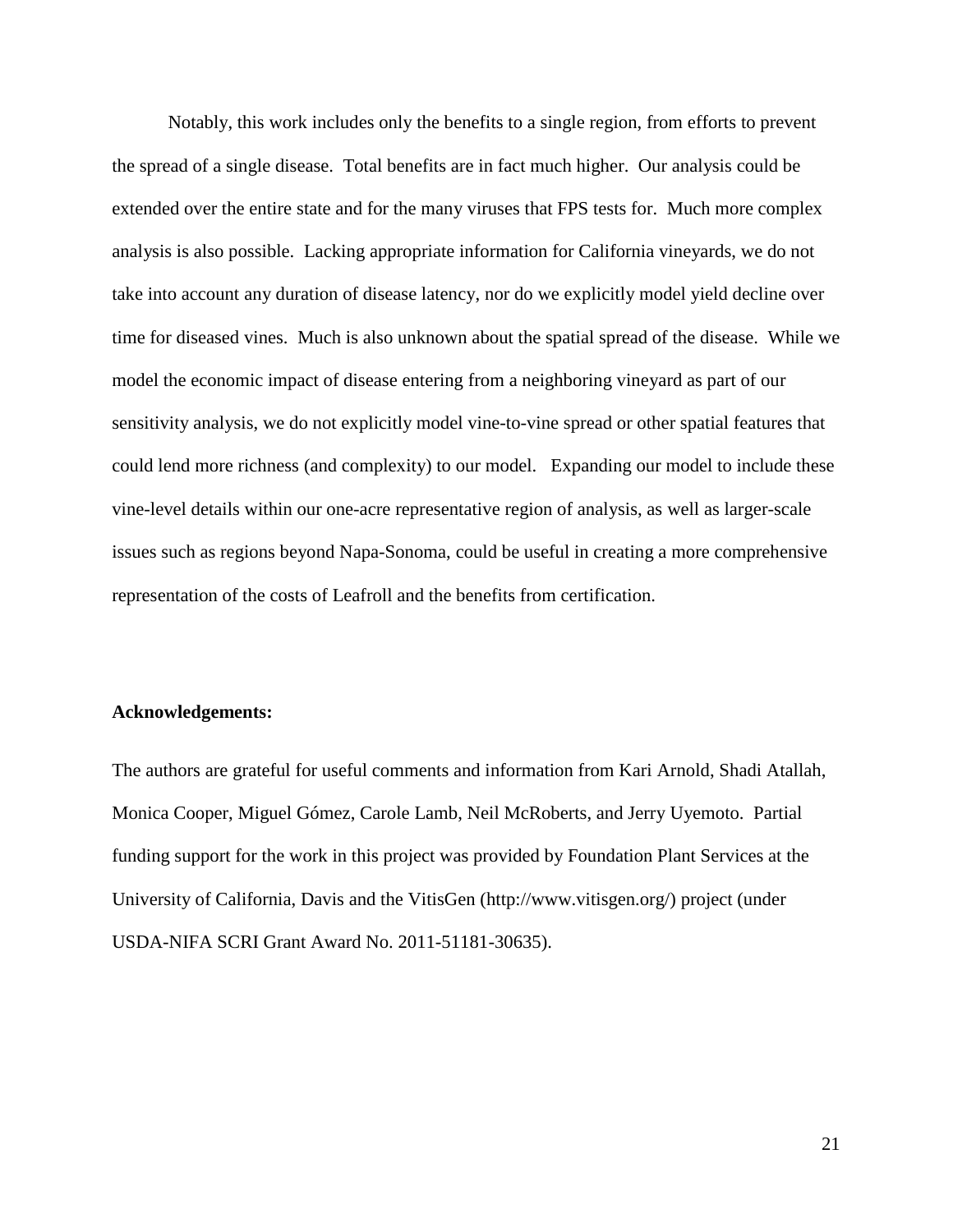## **References**

- <span id="page-23-8"></span>Alston, J. M., K. B. Fuller, J. D. Kaplan, and K. P. Tumber. "The Economic Consequences of Pierce's Disease and Related Policy in the California Winegrape Industry." *Journal of Agricultural and Resource Economics* 38, no. 2. 2013: 269–97.
- <span id="page-23-4"></span>Alston, J. M., G. W. Norton, and P. G. Pardey. *Science under Scarcity: Principles and Practice for Agricultural Research Evaluation and Priority Setting*. Wallingford, United Kingdom: CAB International. 1998.
- <span id="page-23-0"></span>American Vineyard Foundation. *2012 Research Priority Survey Results* [Online]. 2012. Available:<http://www.avf.org/results.html> [Accessed 15 August 2013].
- <span id="page-23-7"></span>Arnold, K. Personal Communication. 28 May 2013.
- <span id="page-23-5"></span>Atallah, S. S., M. I. Gomez, and J. M. Conrad. "An Agent-Based Model of Plant Disease Diffusion and Control: Grapevine Leafroll Disease." Paper presented at the 2012 Annual Meeting, August 12–14, 2012, Seattle, Washington. 2012a.
- <span id="page-23-6"></span>Atallah, S. S., M. I. Gómez, and J. M. Conrad. "A Plant-Level, Spatial, Bioeconomic Model of Plant Disease Diffusion and Control: Grapevine Leafroll Disease." Draft Working Paper, Cornell University, Charles H. Dyson School of Applied Economics and Management. no. 2013-13. 2013.
- <span id="page-23-2"></span>Atallah, S. S., M. I. Gómez, M. F. Fuchs, and T. E. Martinson. "Economic Impact of Grapevine Leafroll Disease on Vitis Vinifera Cv. Cabernet Franc in Finger Lakes Vineyards of New York." *American Journal of Enology and Viticulture* 63, no. 1. 2012b.
- <span id="page-23-9"></span>California Department of Food and Agriculture/National Agricultural Statistics Service. *Annual Acreage Report* [Online]. Sacramento, CA: National Agricultural Statistics California Field Office. 2011a. Available: [http://www.nass.usda.gov/Statistics\\_by\\_State/California/Publications/Grape\\_Acreage](http://www.nass.usda.gov/Statistics_by_State/California/Publications/Grape_Acreage) [Accessed 3 August 2012].
- <span id="page-23-10"></span>———. *Annual Crush Report* [Online]. Sacramento, CA: National Agricultural Statistics California Field Office. 2011b. Available: [http://www.nass.usda.gov/Statistics\\_by\\_State/California/Publications/Grape\\_Crush](http://www.nass.usda.gov/Statistics_by_State/California/Publications/Grape_Crush) [Accessed 3 August 2012].
- <span id="page-23-1"></span>Carol, B. Grapevine Leafroll Virus Increasingly a Problem in California Vineyards [Online]. Western Farm Press. 2008. Available: [http://westernfarmpress.com/grape-leafroll-virus](http://westernfarmpress.com/grape-leafroll-virus-increasingly-problem-california-vineyards-0)[increasingly-problem-california-vineyards-0](http://westernfarmpress.com/grape-leafroll-virus-increasingly-problem-california-vineyards-0) [Accessed16 September, 2013].
- <span id="page-23-3"></span>Cembali, T., R. J. Folwell, P. Wandschneider, K. C. Eastwell, and W. E. Howell. "Economic Implications of a Virus Prevention Program in Deciduous Tree Fruits in the US." *Crop Protection* 22, no. 10. 2003: 1149–56.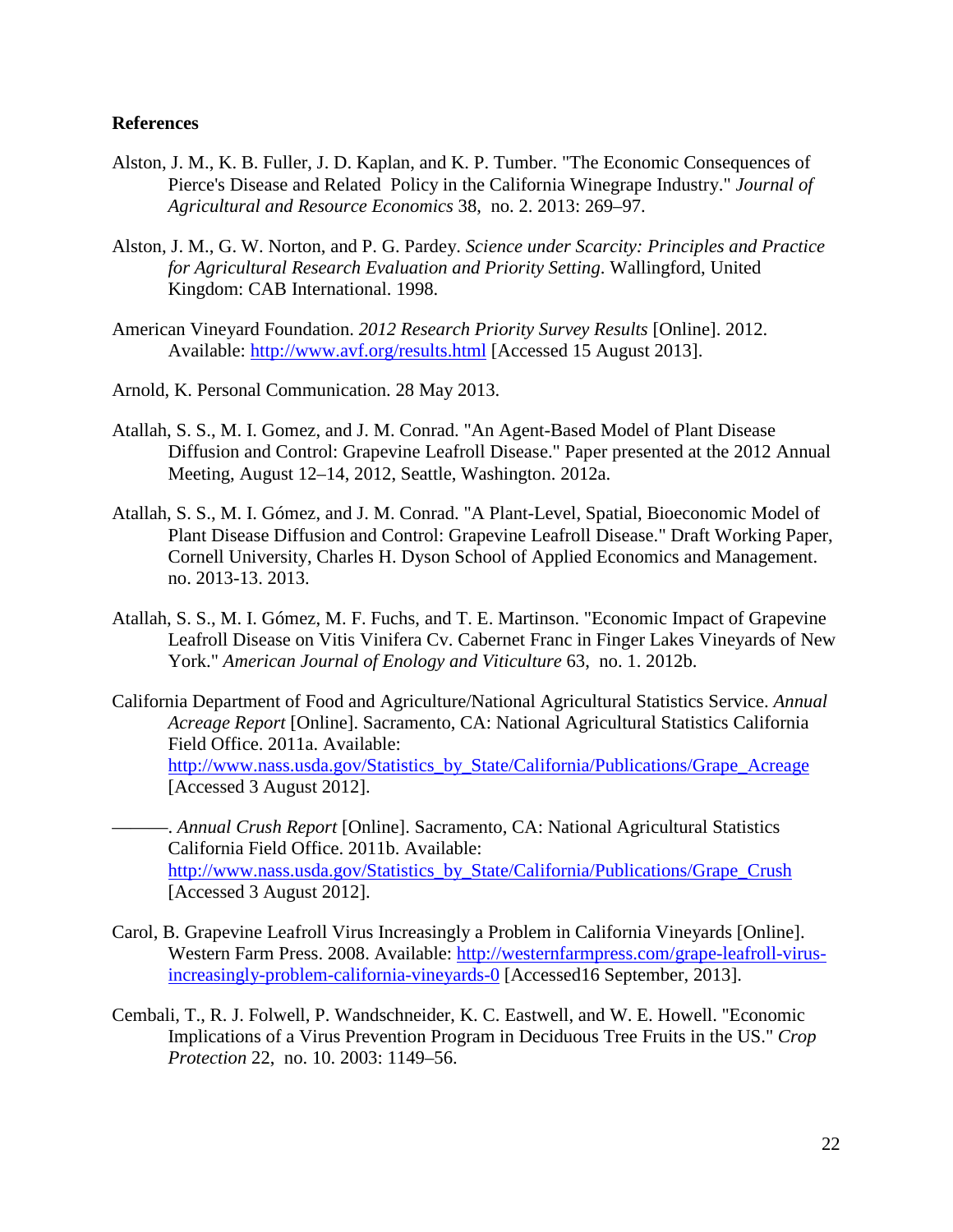- <span id="page-24-4"></span>Cooper, M. L., R. P. P. Almeida, and K. M. Daane. *Grapevine Leafroll Disease: Management Strategies* [Online]. 2012. Available: <http://www.vineyardteam.org/files/resources/Cooper,Monica.pdf> [Accessed 14 February 2013].
- <span id="page-24-5"></span>Daane, K. M., R. P. Almeida, V. A. Bell, J. T. Walker, M. Botton, M. Fallahzadeh, M. Mani, J. L. Miano, R. Sforza, and V. M. Walton. "Biology and Management of Mealybugs in Vineyards." In *Arthropod Management in Vineyards*, 271-307: Springer. 2012.

<span id="page-24-6"></span>Foundation Plant Services. *Annual Report 2012* University of California, Davis 2012.

- <span id="page-24-8"></span>———. *FPS User Fees--Propagative Units* [Online]. 2011. Available: <http://fpms.ucdavis.edu/WebSitePDFs/Forms/UserFeeDiagram.pdf> [Accessed 24 May 2013].
- <span id="page-24-10"></span>Fuller, K. B., and J. M. Alston. "The Demand for Winegrapes in California." *Journal of Wine Economics* 7, no. 2. 2012: 192–212.
- <span id="page-24-3"></span>Golino, D. A., S. T. Sim, R. Gill, and A. Rowhani. "California Mealybugs Can Spread Grapevine Leafroll Disease." *California Agriculture* 56, no. 6. 2002: 196–201.
- <span id="page-24-11"></span>Gómez, M., S. Atallah, M. Fuchs, T. Martinson, and G. White. "Economic Impact of the Grape Leafroll Virus (GLRV) in the Finger Lakes Region of New York." *Extension Bulletin* No. EB-2010-15, 2010.
- <span id="page-24-12"></span>Just, R. E., D. L. Hueth, and A. Schmitz. *Applied Welfare Economics*. Edward Elgar. 2008.
- <span id="page-24-1"></span>Komar, V., E. Vigne, G. Demangeat, O. Lemaire, and M. Fuchs. "Comparative Performance of Virus-Infected Vitis Vinifera Cv. Savagnin Rose Grafted onto Three Rootstocks." *American Journal of Enology and Viticulture* 61, no. 1. 2010: 68–73.
- <span id="page-24-9"></span>Lamb, C. Personal Communication. 13 June 2013.
- <span id="page-24-2"></span>Moutinho-Pereira, J., C. Correia, B. Gonçalves, E. Bacelar, J. Coutinho, H. Ferreira, J. Lousada, and M. Cortez. "Impacts of Leafroll-Associated Viruses (GLRaV-1 and -3) on the Physiology of the Portuguese Grapevine Cultivar 'Touriga Nacional' Growing under Field Conditions." *Annals of Applied Biology* 160, no. 3. 2012: 237–49.
- <span id="page-24-7"></span>Nimmo-Bell. *Report for New Zealand Winegrowers: The Economic Effects and Financial Impact of GLRaV3* A Nimmo-Bell Publication 2006.
- <span id="page-24-0"></span>Tsai, C. W., J. Chau, L. Fernandez, D. Bosco, K. M. Daane, and R. P. P. Almeida. "Transmission of Grapevine Leafroll-Associated Virus 3 by the Vine Mealybug (Planococcus ficus)." *Phytopathology* 98, 2008: 1093–98.
- University of California Cooperative Extension. *Cost and Return Studies* [Online]. Davis, CA: UC Davis Agriculture and Resource Economics. 2000–2011. Available: <http://coststudies.ucdavis.edu/> [Accessed 27 August 2013].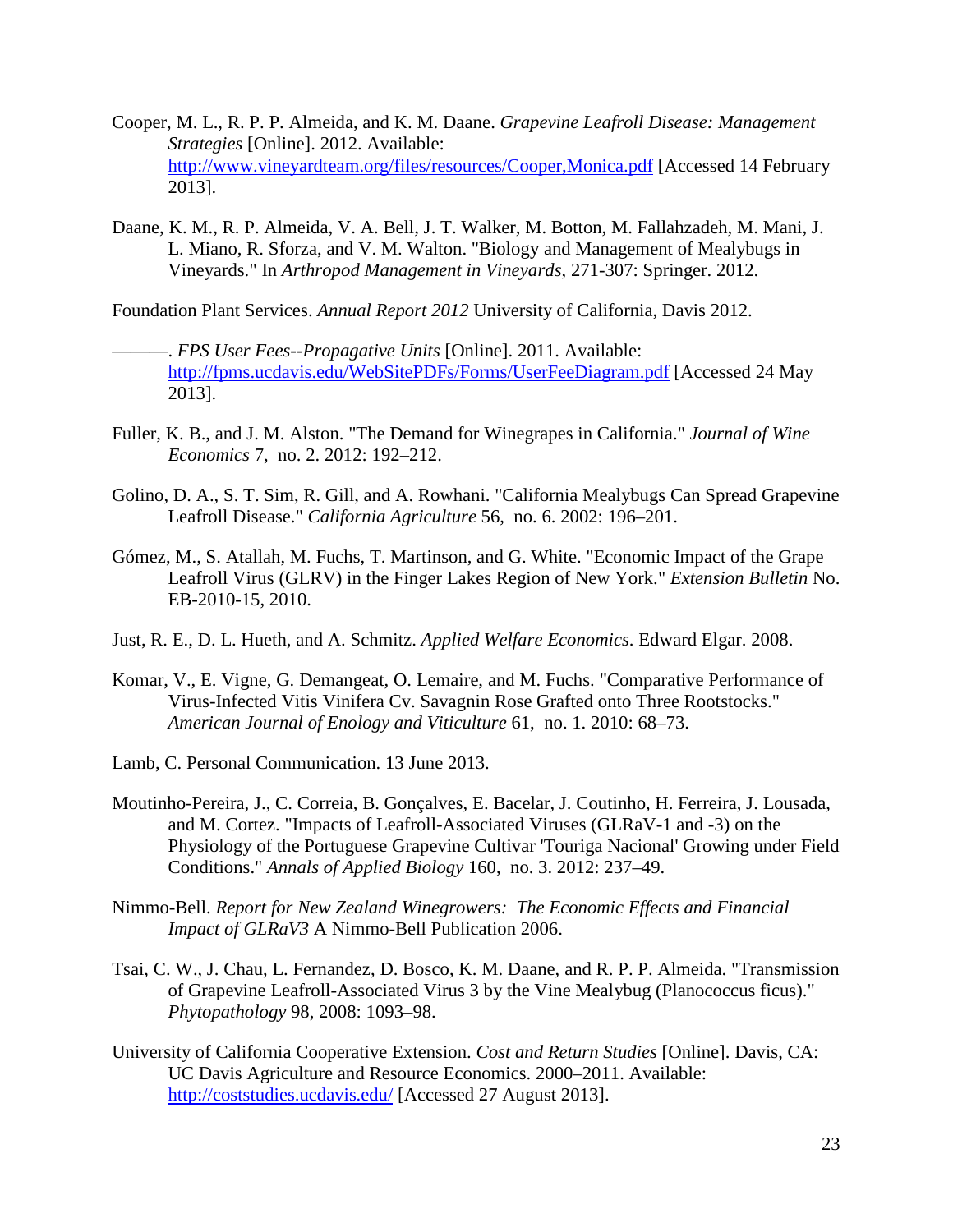- <span id="page-25-1"></span>———. *Sample Costs Fo Establish a Vineyard and Produce Winegrapes: Cabernet Sauvignon, Sonoma County* [Online]. 2010. Available: <http://coststudies.ucdavis.edu/files/grapewinesonoma2010.pdf> [Accessed 4 December 2013].
- <span id="page-25-0"></span>Walter, B., and R. Legin. "Connaissances Actuelles Sur Les Viroses De L'enroulement De La Vigne." *Le Vigneron Champenois* 9, 1986: 433–46.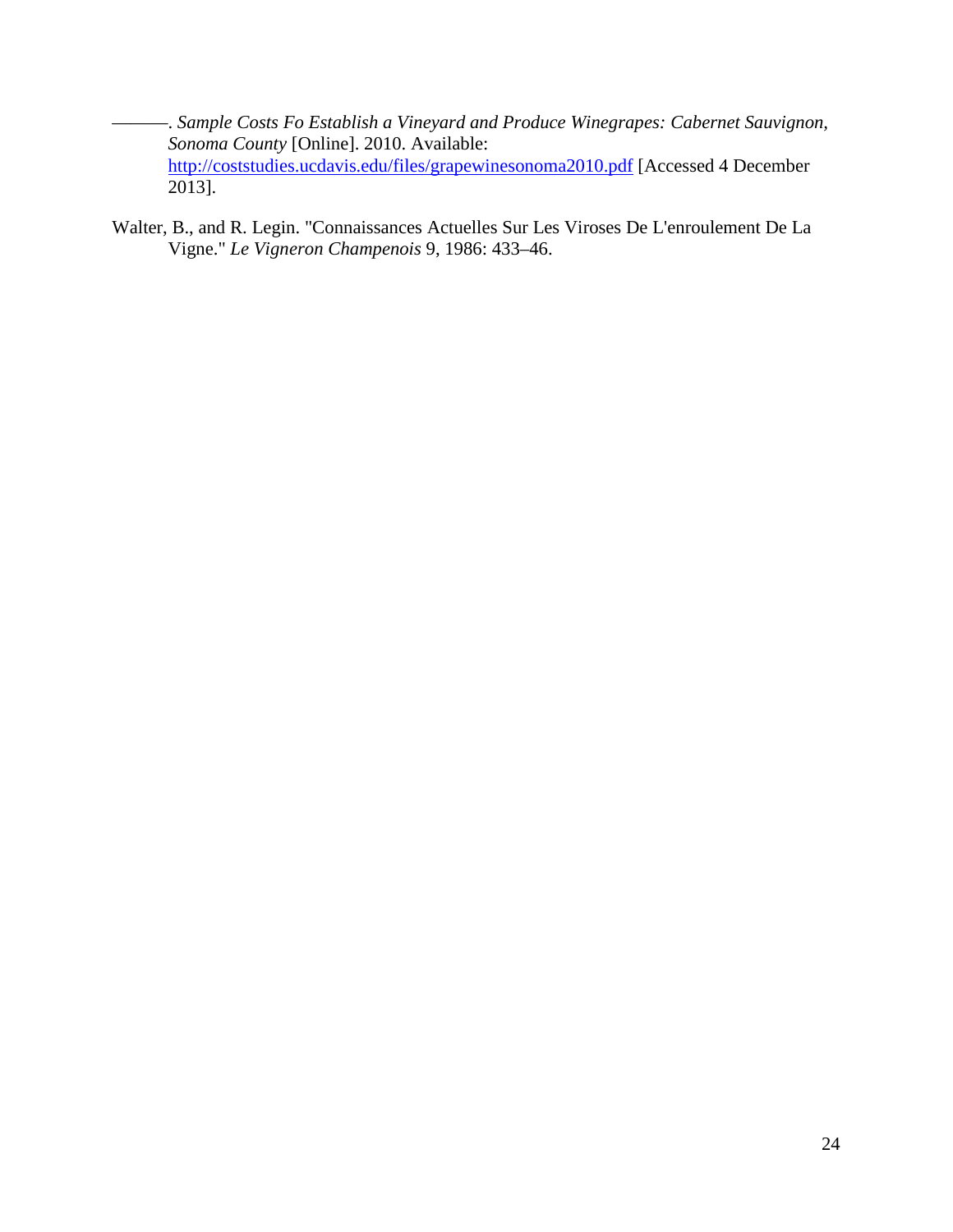| (1)                                                            | (2)                         | (3)                   | (4)                     | (5)                    |
|----------------------------------------------------------------|-----------------------------|-----------------------|-------------------------|------------------------|
| <b>Production Region</b><br>and Associated<br><b>Districts</b> | Bearing<br>Acreage,<br>2010 | Tons Crushed,<br>2010 | Yield per Acre,<br>2010 | Average Price,<br>2010 |
|                                                                | Acres                       | Thousands of<br>Tons  | Tons per Acre           | 2010\$/ton             |
| Napa-Sonoma<br><b>Region</b>                                   | 100,424                     | <b>331</b>            | <b>3.30</b>             | 2,524                  |
| Napa (District 3)                                              | 55,647                      | 192                   | 3.45                    | 2,010                  |
| Sonoma and<br>Marin (District 4)                               | 44,777                      | 139                   | 3.10                    | 3,236                  |
| <b>State Total</b>                                             | 456,918                     | 3,589                 | 7.85                    | 673                    |

Table 1: Winegrape Production in the Napa-Sonoma Region and California

*Source:* Column (2): CDFA/NASS [\(2011a\)](#page-23-9); Columns (3)-(5): CDFA/NASS [\(2011b\)](#page-23-10).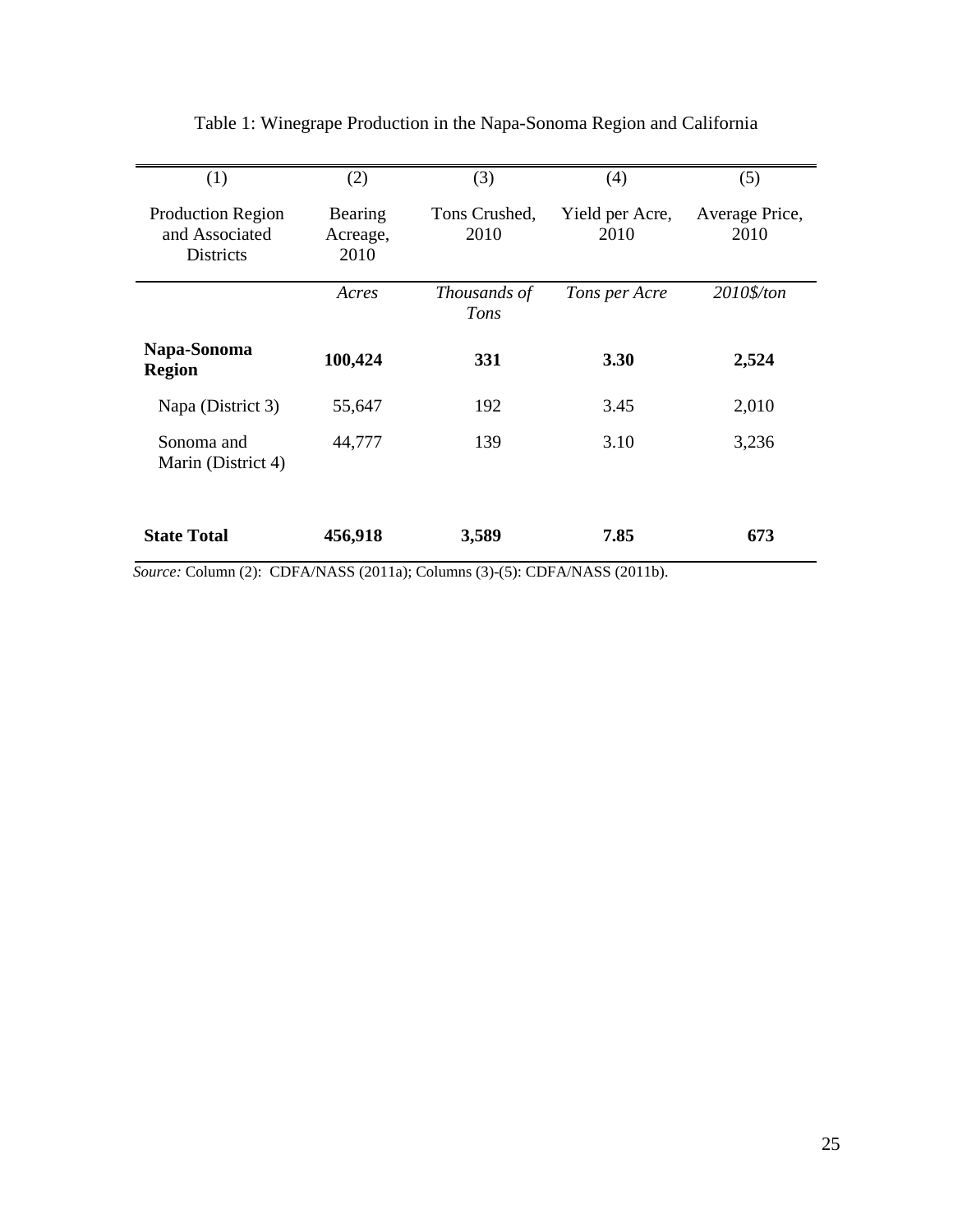|                                                             | Symbol           | Value | Source                                     |
|-------------------------------------------------------------|------------------|-------|--------------------------------------------|
| Price $(\frac{5}{tan})$                                     | $\boldsymbol{p}$ | 2,524 | CDFA/NASS (2011)                           |
| Yield (tons/acre)                                           | Y                | 3.30  | CDFA/NASS (2011 and<br>2011a)              |
| Diseased vines replanted<br>$(\frac{9}{6}$ /year)           | $\mathfrak a$    | 90    | Assumption                                 |
| Yield reduction from disease<br>(% )                        | S                | 35    | Assumption                                 |
| Planting density (vines/acre)                               | ν                | 1,322 | <b>UCCE Cost Studies</b>                   |
| Replacement vine cost (\$/vine)                             | r                | 14.45 | <b>UCCE Cost Studies</b>                   |
| Additional cost for certified<br>virus-free vines (\$/vine) | $\mathcal{C}$    | 0.048 | <b>Foundation Plant</b><br>Services (2011) |
| Cost to monitor for Leafroll<br>symptoms (\$/acre)          | $\mathfrak{m}$   | 8     | Grower interviews                          |
| Disease spread rate (% of last<br>year's disease incidence) | g                | 11    | Arnold (2013)                              |
| Disease incidence in non-<br>certified vines (%)            | $d_0$            | 10    | Assumption                                 |
| Disease entering from other<br>blocks (%/year)              | $\boldsymbol{n}$ | 1.5   | Arnold (2013); Gómez,<br>et al. (2010)     |
| Real discount rate (%/year)                                 | n/a              | 3%    | Assumption                                 |

Table 2: Napa-Sonoma Region Parameter Values

*Notes:* SJV stands for San Joaquin Valley. CDFA/NASS is California Department of Food and Agriculture/National Agricultural Statistics Service. UCCE is University of California Cooperative Extension. Assumption in the Yield Reduction from Disease row is derived from Komar, et al. [\(2010\)](#page-24-1), Moutinho-Pereira, et al. [\(2012\)](#page-24-2), Walter and Legin [\(1986\)](#page-25-0).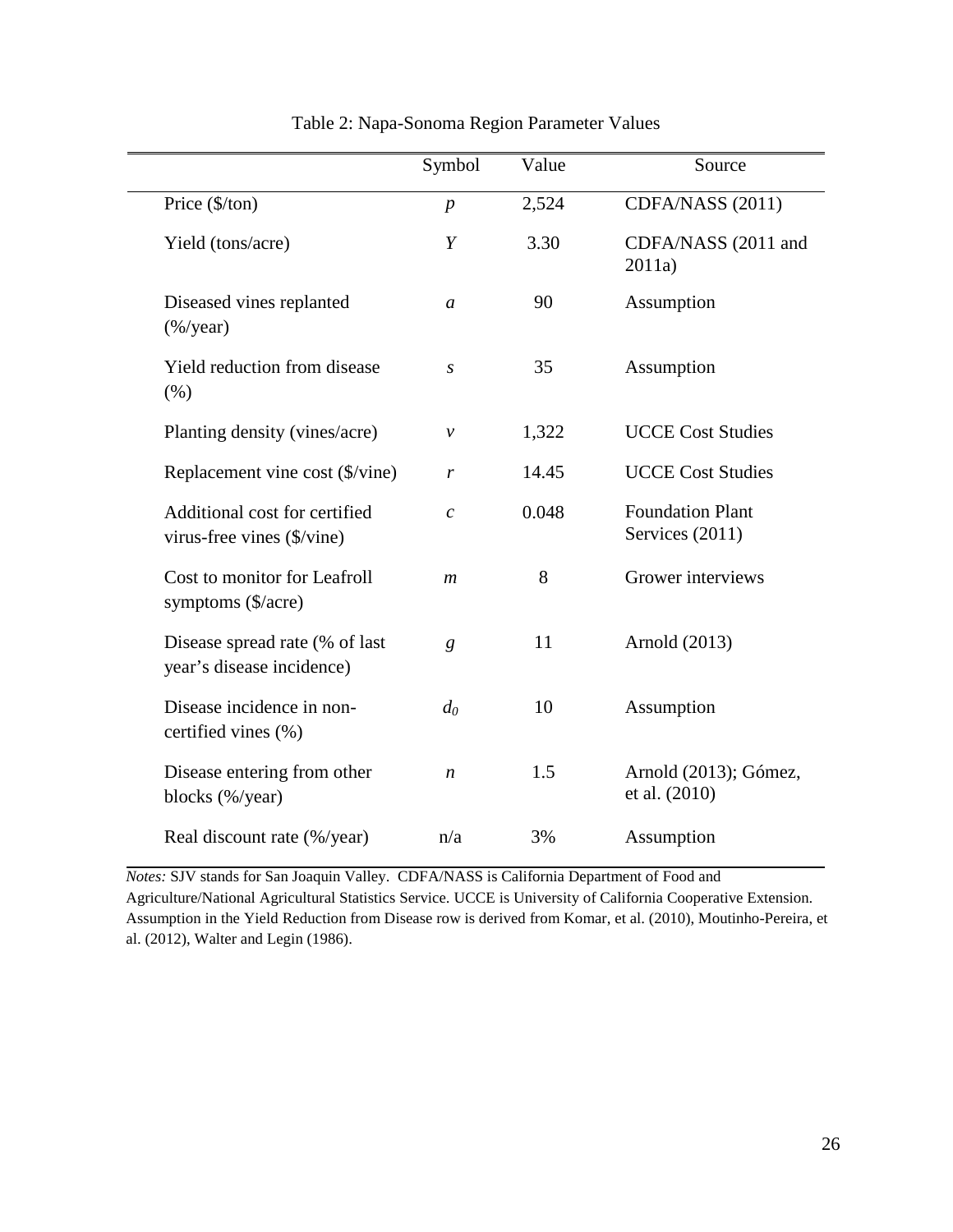| Plantings |               | Replantings   |                                        | <b>Average Annual Discounted</b><br>Value over 25 Years |            | Net Present Value<br>over 25 Years |  |
|-----------|---------------|---------------|----------------------------------------|---------------------------------------------------------|------------|------------------------------------|--|
|           |               | Acre          | Region                                 | Acre                                                    | Region     |                                    |  |
|           |               |               | $\frac{\mathcal{S}}{\text{Acre/Year}}$ | <i><b>\$ Millions/Year</b></i>                          | $$/Arcr$ e | \$ Millions                        |  |
| (1)       | Certified     | Certified     | 605                                    | 60.7                                                    | 15,122     | 1,518.6                            |  |
| (2)       | Certified     | Non-certified | 779                                    | 78.3                                                    | 19,483     | 1,956.5                            |  |
| (3)       | Certified     | No Replanting | 790                                    | 79.3                                                    | 19,745     | 1,982.8                            |  |
| (4)       | Non-certified | Certified     | 914                                    | 91.8                                                    | 22,847     | 2,294.4                            |  |
| (5)       | Non-certified | Non-certified | 1,138                                  | 114.3                                                   | 28,449     | 2,857.0                            |  |
| (6)       | Non-certified | No Replanting | 1,095                                  | 110.0                                                   | 27,382     | 2,749.8                            |  |

# Table 3: Napa-Sonoma Losses from Grapevine Leafroll 3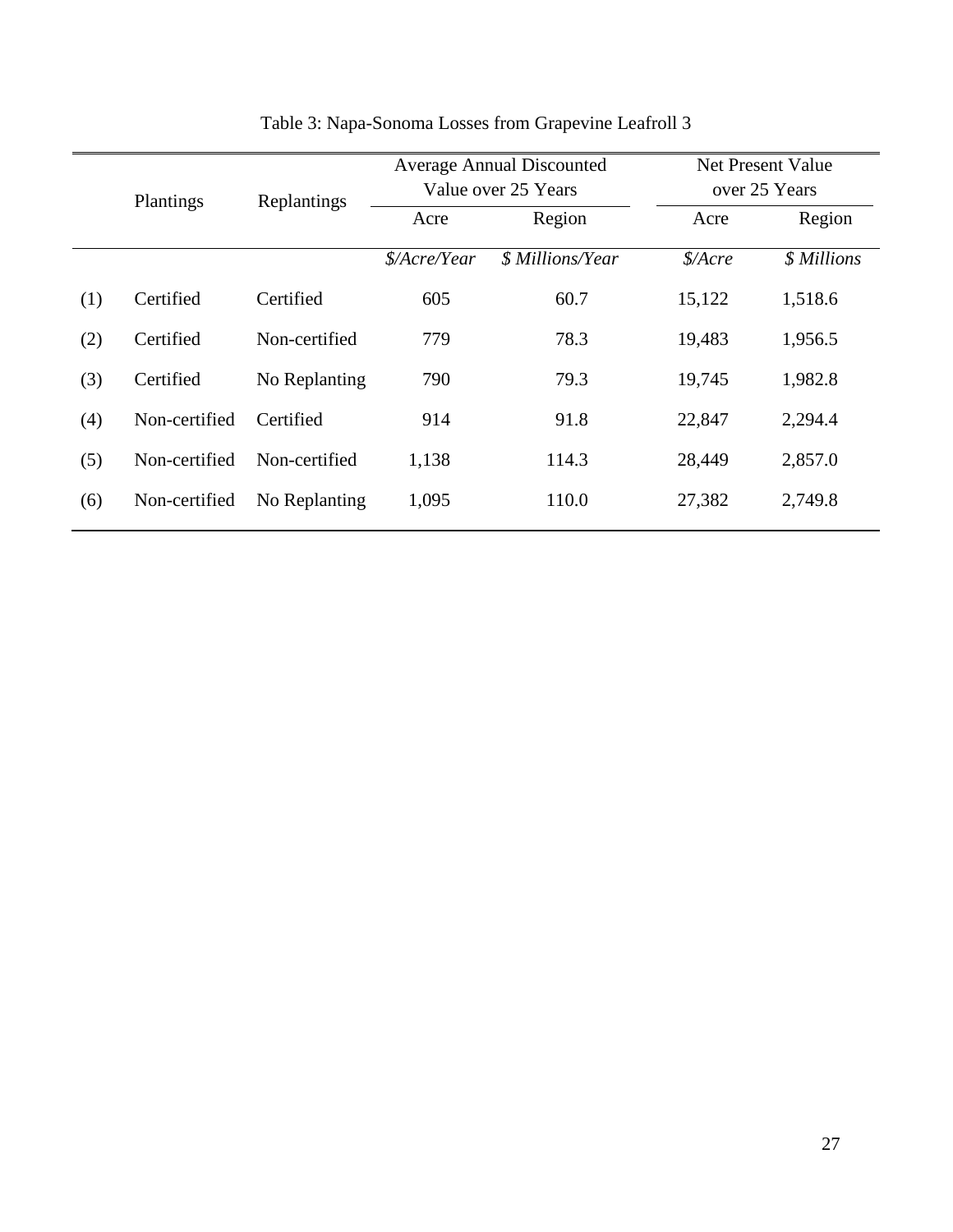| Disease Incidence |                                  | <b>Average Discounted Annual Benefit</b> |                         |                  | Net Present Value over 25 years |          |             |
|-------------------|----------------------------------|------------------------------------------|-------------------------|------------------|---------------------------------|----------|-------------|
|                   | in Non-Certified<br><b>Stock</b> | Per vine                                 | Per acre                | Region           | Per vine                        | Per acre | Region      |
|                   | $\%$                             | $\frac{\mathcal{S}}{Year}$               | $\frac{\delta}{\delta}$ | \$ Millions/Year | \$                              | \$       | \$ Millions |
| (1)               | 5                                | 0.24                                     | 321                     | 32.3             | 6.08                            | 8,036    | 807.0       |
| (2)               | 10                               | 0.40                                     | 533                     | 53.5             | 10.08                           | 13,327   | 1,338.3     |
| (3)               | 30                               | 2.48                                     | 3,284                   | 329.8            | 62.11                           | 82,103   | 8,245.1     |

Table 4: Grower Net Benefits from Planting and Replanting with Certified Stock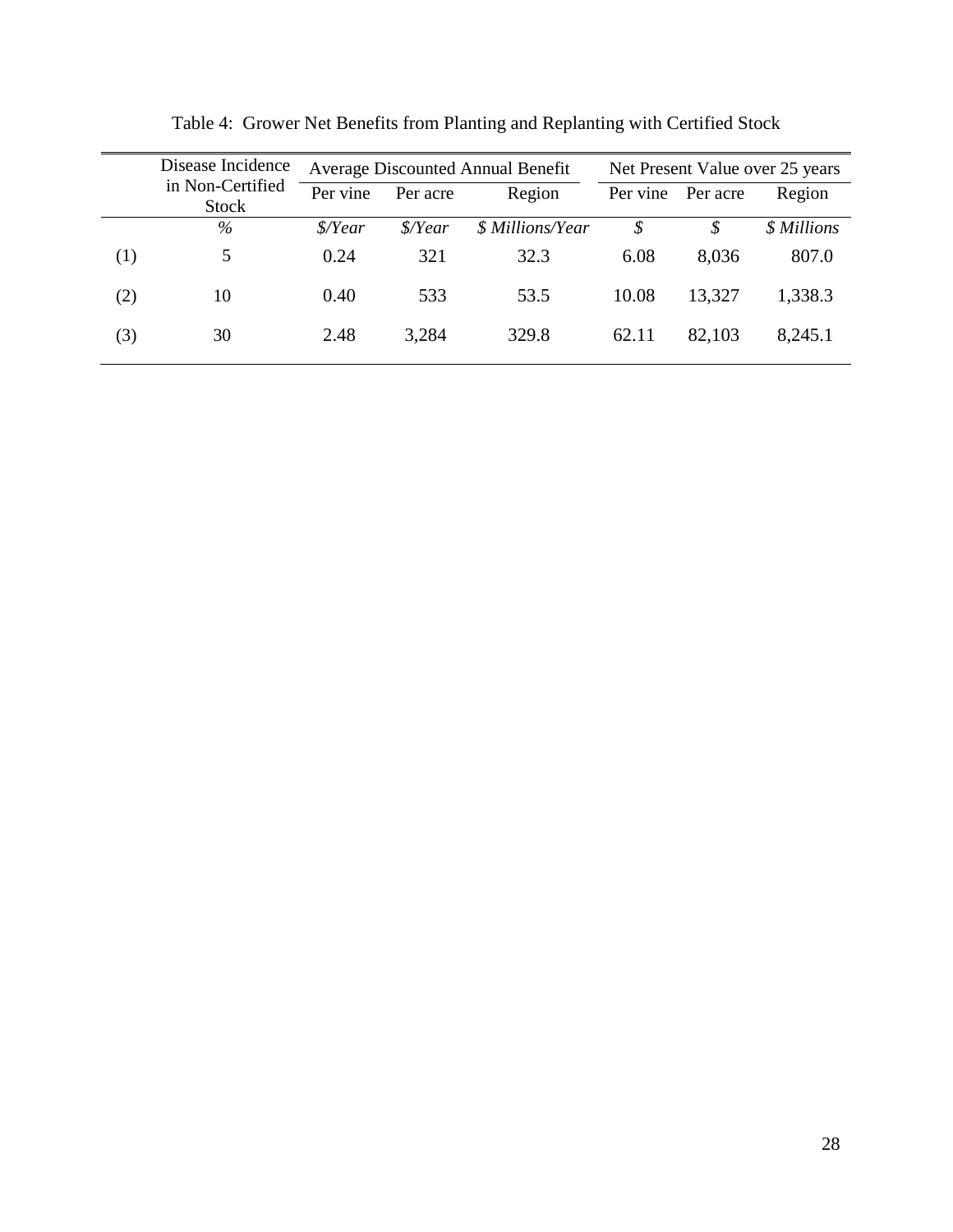|                                           | <b>Average Annual Discounted Benefit</b> |                                   |                          | <b>Present Value of Net Benefits</b><br>over 50 years |          |             |
|-------------------------------------------|------------------------------------------|-----------------------------------|--------------------------|-------------------------------------------------------|----------|-------------|
|                                           | Per vine                                 | Per acre                          | Region                   | Per vine                                              | Per acre | Region      |
|                                           | <i><i>S</i>/Vine/Yr</i>                  | $\frac{\mathcal{S}}{\text{Area}}$ | <i><b>\$Mill./Yr</b></i> | \$/Vine                                               | \$/Vine  | \$ Millions |
| Without<br>Replanting                     | 0.23                                     | 305                               | 30.7                     | 5.78                                                  | 7,637    | 767.0       |
| Replanting with<br>Non-Certified<br>Stock | 0.27                                     | 359                               | 36.0                     | 6.78                                                  | 8,966    | 900.4       |
| Replanting with<br><b>Certified Stock</b> | 0.40                                     | 533                               | 53.5                     | 10.08                                                 | 13,327   | 1,338.3     |

# Table 5: Grower Net Benefits from Planting Certified Stock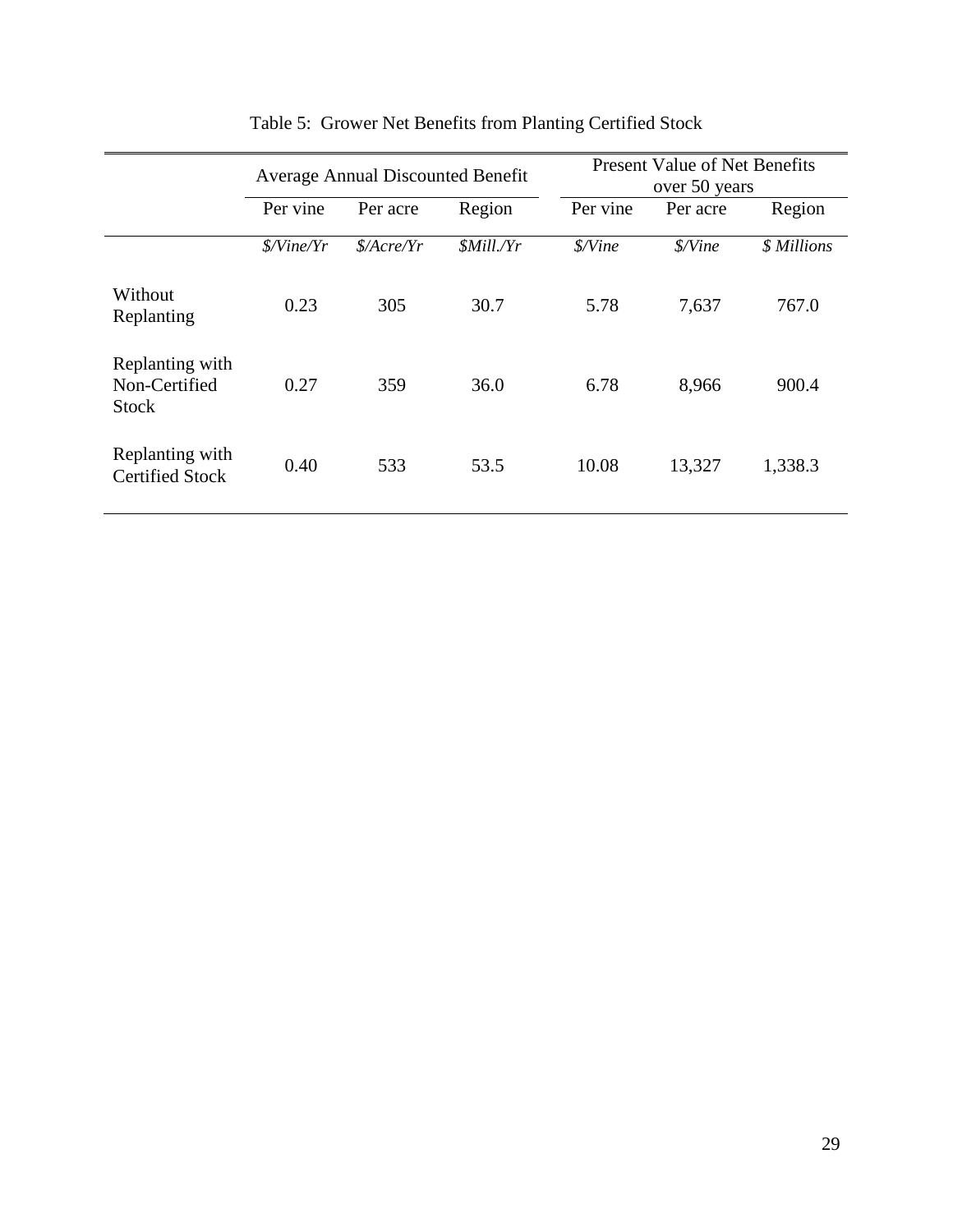|               |               | Annual Disease Incidence from Neighboring Property |                 |           |  |
|---------------|---------------|----------------------------------------------------|-----------------|-----------|--|
| Plantings     | Replantings   | Low                                                | <b>Baseline</b> | High      |  |
|               |               | $(0.5\%)$                                          | $(1.5\%)$       | $(3.0\%)$ |  |
|               |               | \$/Acre/Year                                       |                 |           |  |
| Certified     | Certified     | 199                                                | 596             | 1,193     |  |
| Certified     | Non-certified | 257                                                | 771             | 1,542     |  |
| Certified     | No Replanting | 337                                                | 787             | 1,048     |  |
| Non-certified | Certified     | 197                                                | 590             | 1,180     |  |
| Non-certified | Non-certified | 254                                                | 762             | 1,525     |  |
| Non-certified | No Replanting | 131                                                | 286             | 410       |  |

Table 6: Average Annual Discounted Cost per Acre of Virus Entering from Neighboring Property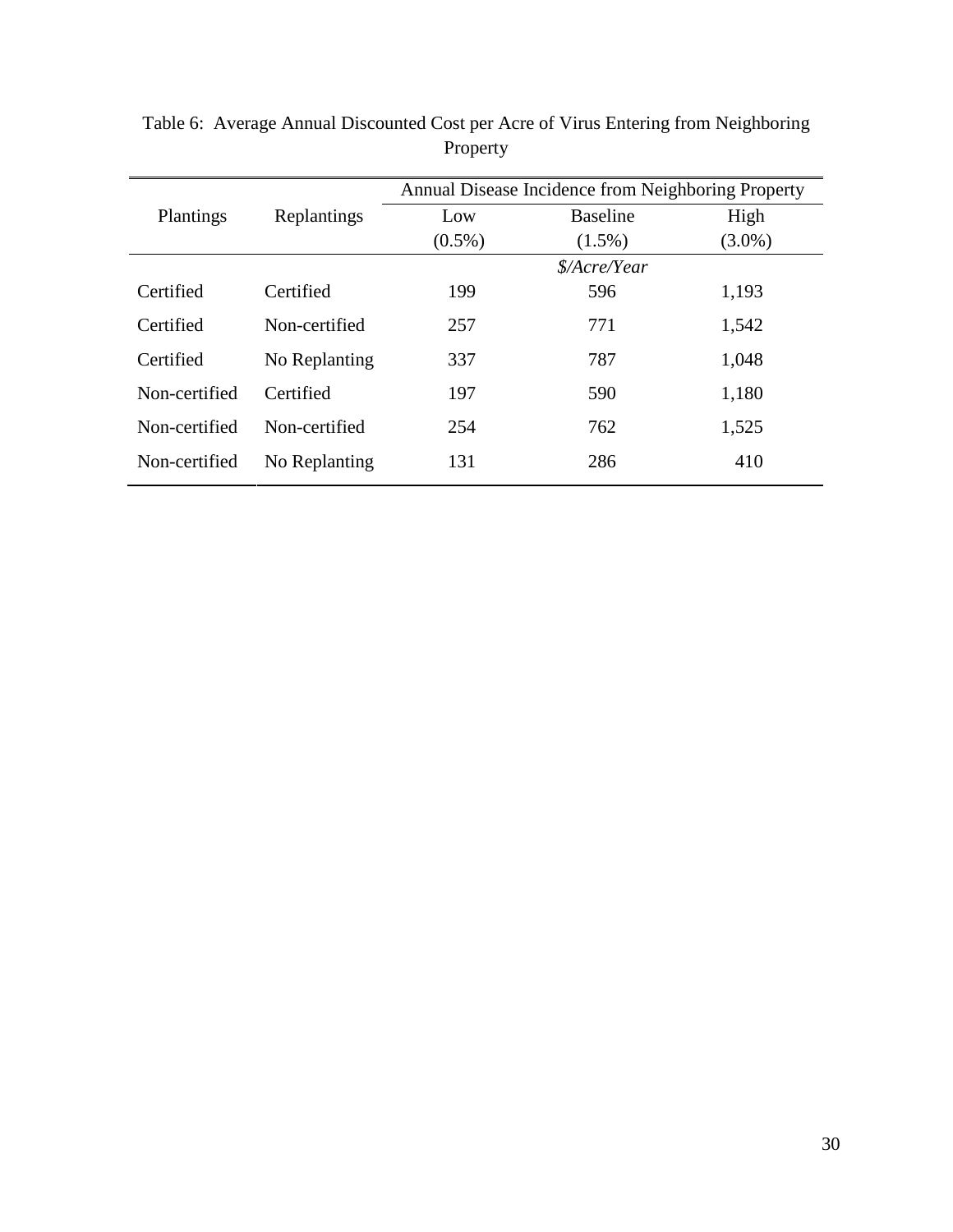|                                   | $\varepsilon = 0.1$ | $\epsilon$ =1.2                   | $\varepsilon = 2.8$ |  |  |
|-----------------------------------|---------------------|-----------------------------------|---------------------|--|--|
| $d_0 = 5$                         |                     | <i><b>\$ Million per Year</b></i> |                     |  |  |
| Consumer Surplus $(\triangle CS)$ | 0.45                | 4.72                              | 9.22                |  |  |
| Producer Surplus $(\triangle PS)$ | 31.82               | 27.55                             | 23.06               |  |  |
| Total $(\Delta TS)$               | 32.28               | 32.28                             | 32.28               |  |  |
| $d_{\theta} = 10$                 |                     |                                   |                     |  |  |
| Consumer Surplus $(\Delta CS)$    | 0.75                | 7.83                              | 15.30               |  |  |
| Producer Surplus $(\Delta PS)$    | 52.78               | 45.70                             | 38.24               |  |  |
| Total $(\Delta TS)$               | 53.53               | 53.53                             | 53.53               |  |  |
| $d_{\theta} = 30$                 |                     |                                   |                     |  |  |
| Consumer Surplus $(\triangle CS)$ | 4.65                | 48.26                             | 94.23               |  |  |
| Producer Surplus $(\Delta PS)$    | 325.16              | 281.54                            | 235.57              |  |  |
| Total $(\Delta TS)$               | 329.80              | 329.80                            | 329.80              |  |  |
|                                   |                     |                                   |                     |  |  |

Table 7: Average Annual Discounted Regional Economic Benefits from the Certification Program

*Notes:*  $d_0$  is the disease incidence in non-certified vines (%).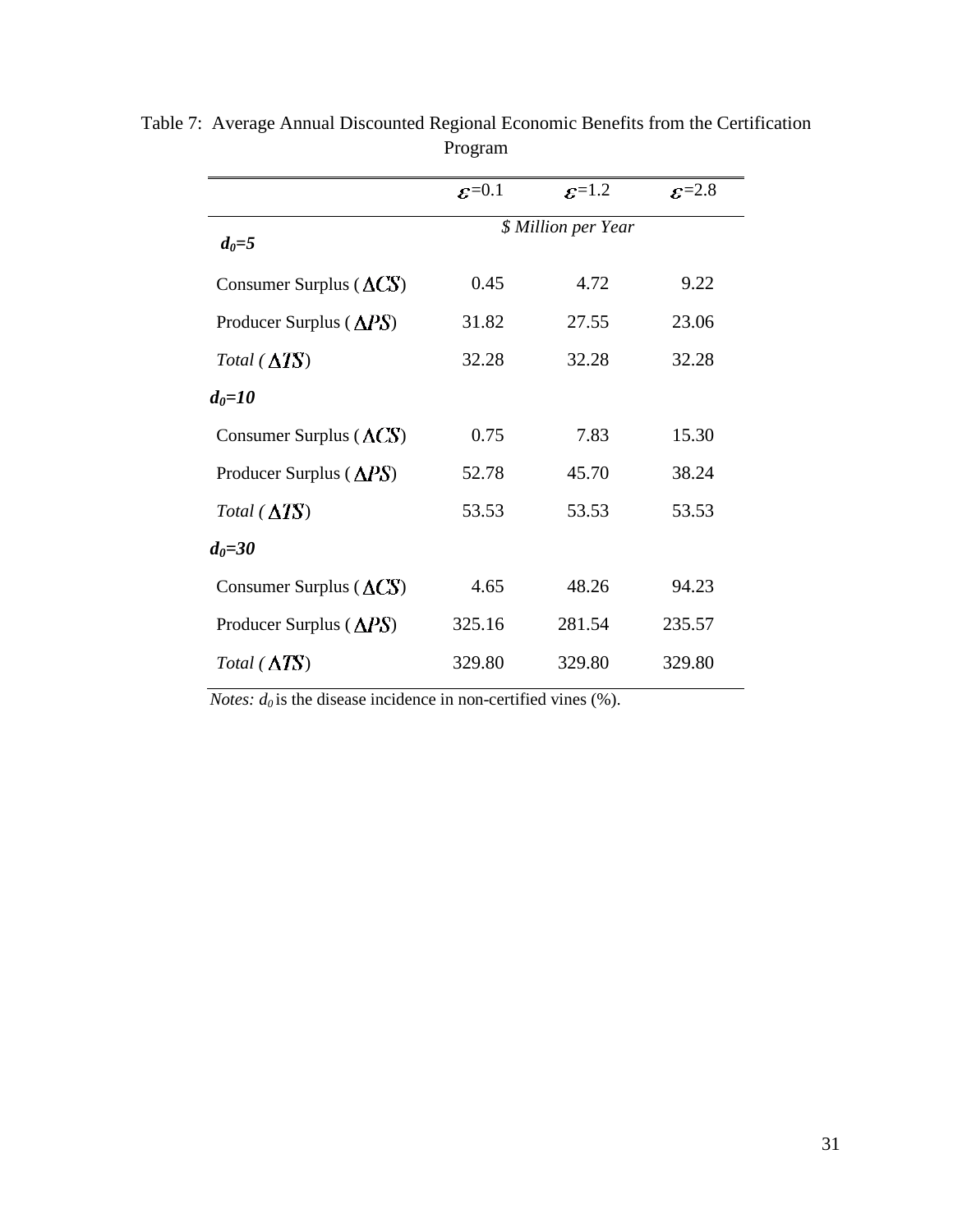### **Appendix: Economic Surplus Calculations**

We apply a version of the framework of Alston, et al. [\(1998\)](#page-23-4) to illustrate changes in economic welfare for grapevine nurseries, consumers, and producers, assuming approximately linear supply and demand curves and a vertically parallel supply shift induced by the policy. The base case is the current one for which we have data, with the certification program in place, and the counterfactual alternative case is one without the program. Figure A-1 shows the shift in supply as well as areas representing the corresponding changes in consumer surplus ( $\Lambda$  $\Gamma$ S) and producer surplus ( $\triangle PS$ ).

We begin with the equation for quantity supplied, where *P* is the crush price of grapes per ton and *k* is the vertical shift down in supply (\$/ton) resulting from the availability of certified stock:

$$
(A-1) QS = \alpha + \beta (P + k)
$$

If  $k = 0$ , the elasticity of supply,  $\varepsilon$ , is  $\varepsilon = (\partial Q_s / \partial P)(P/Q_s)$ , and also by definition,

$$
\beta = \frac{\partial Q_s}{\partial P}
$$
, then  $\beta = \varepsilon Q_s / P$ .

Quantity demanded is

$$
(A-2) \quad Q_D = \gamma - \delta P
$$

We let  $\eta$  be the absolute value of the price elasticity of demand,  $\eta = \left(\frac{\partial Q_D}{\partial P}\right)(P/Q_D)$ . Then since  $\delta = \frac{\partial Q_D}{\partial P}$ ,  $\delta = \frac{\eta Q_D}{P}$ . Setting supply equal to demand and solving for the equilibrium price, *P\**, we obtain

$$
(A-3) P^* = \frac{-(\alpha + \beta k - \gamma)}{\delta + \beta}.
$$

The change in the equilibrium price implied by removal of the program is given as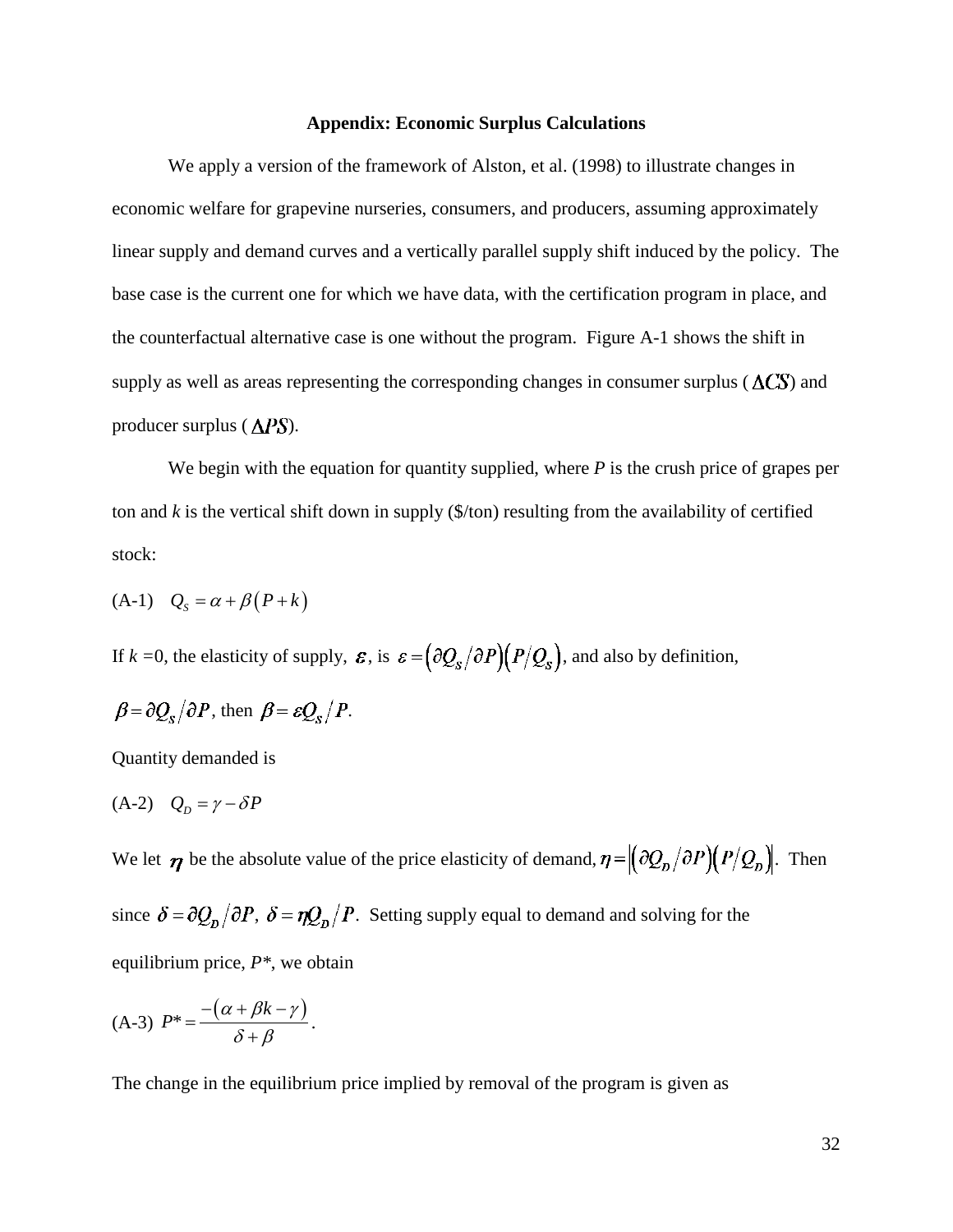(A-4) 
$$
\Delta P^* = P_1^* - P_0^* = -\frac{\beta k}{\delta + \beta}
$$

and, expressing this change as a proportion of the initial price,

 $\sim$ 

$$
(A-4')\ \ Z = \frac{P_1^* - P_0^*}{P_0^*} = \frac{k}{P_0} \left(\frac{\beta}{\delta + \beta}\right) = -K \left(\frac{\varepsilon}{\eta + \varepsilon}\right),
$$

where  $K = k/P_0$ . In our analysis, withdrawing the program,  $K < 0$  implies  $Z > 0$ . The change in total surplus can be written

(A-5) 
$$
\Delta TS = P_0 Q_0 K (1 + 0.5 Z \eta)
$$
.

We can approximate the total surplus change by estimating the change in regional profits from the loss of the certification program:

$$
(A-5') \quad \Delta TS \approx \pi_{_{NC}} - \pi_{_{C}} = P_0 Q_0 K \; .
$$

This estimate of the change in total surplus does not take into account the shaded triangle to the right of  $Q_1$  in Figure A-1, but can be used as an approximation with relatively small supply shifts such as these.

The change in consumer surplus,  $\Delta CS$  (area  $a + b + c$ ) is:<sup>[13](#page-34-0)</sup>

(A-6) 
$$
\Delta CS = -P_0 Q_0 Z (1 - 0.5 Z \eta),
$$

which can be approximated using a measure of the change in total surplus and the elasticities of supply and demand:

<span id="page-34-0"></span><sup>&</sup>lt;sup>13</sup> Because we are modeling the derived demand for winegrapes at the farm level as an input into the production of wine, "consumer" surplus in the present context represents benefits accruing to the buyers of winegrapes and other intermediaries including final consumers of the wine those winegrapes are used to produce. Producer surplus includes the quasi-rents accruing to inputs used in farming and in nurseries; consumer surplus includes the quasirents accruing to off-farm processing, and marketing inputs as well as final consumer surplus. Economic rents typically refer to the difference between the costs of supplying a good and its market price. If some factors of production are fixed only in the short or intermediate term, the rents that accrue to them are called *quasi-rents.* See Just et al. [\(2008\)](#page-24-12).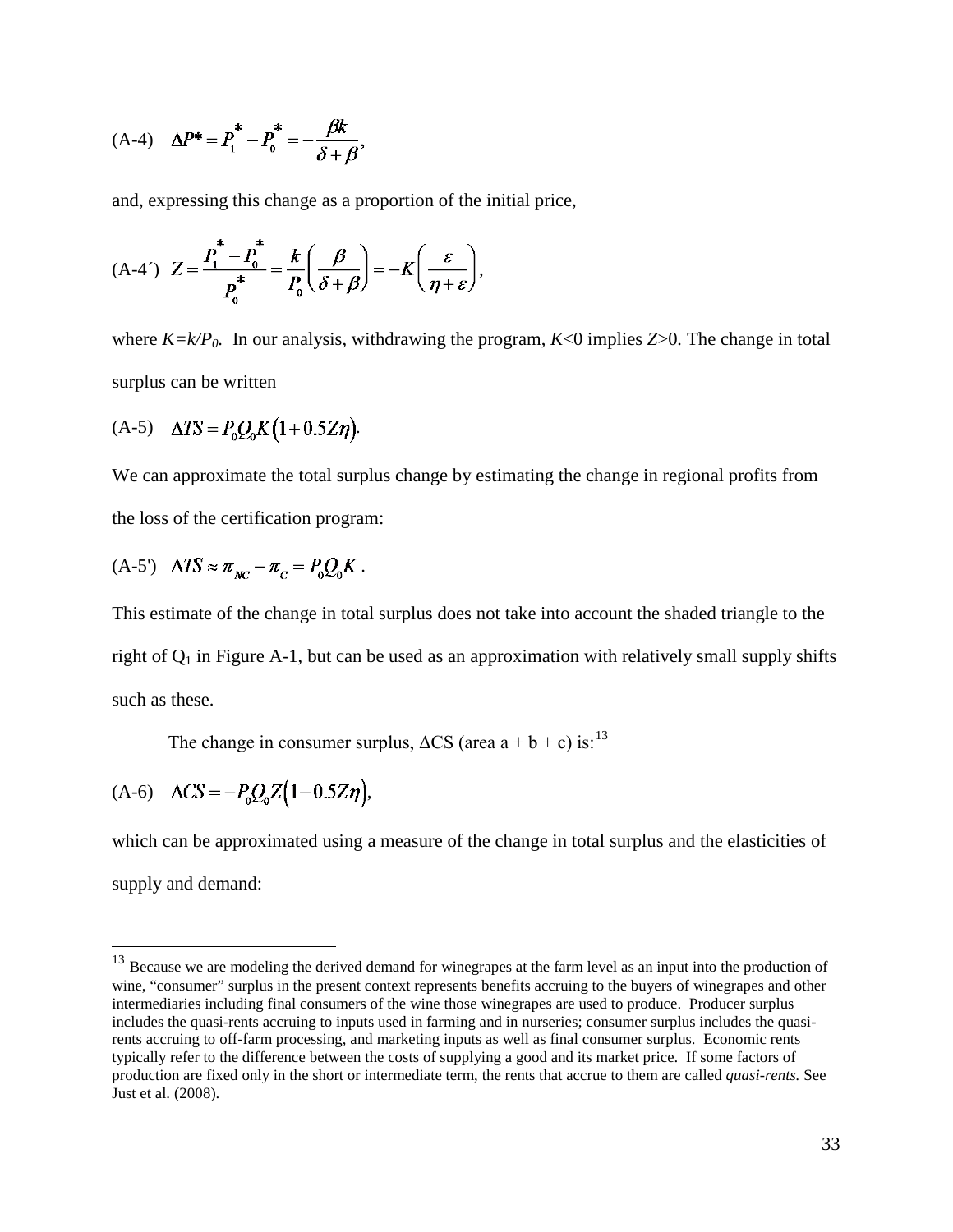$$
(A-7') \Delta CS \approx -P_0 Q_0 Z = \Delta TS \frac{Z}{K} = \Delta TS \frac{\varepsilon}{\varepsilon + n}.
$$

The change in producer surplus,  $\Delta PS$  (area d + e + f) is

(A-8) 
$$
\Delta PS = -P_0 Q_0 (K - Z) (1 - 0.5 Z \eta),
$$

which can be approximated similarly using:

$$
(A-8') \quad \Delta PS \approx \Delta TS \frac{(K-Z)}{K} = \Delta TS \frac{\eta}{\varepsilon + \eta}.
$$